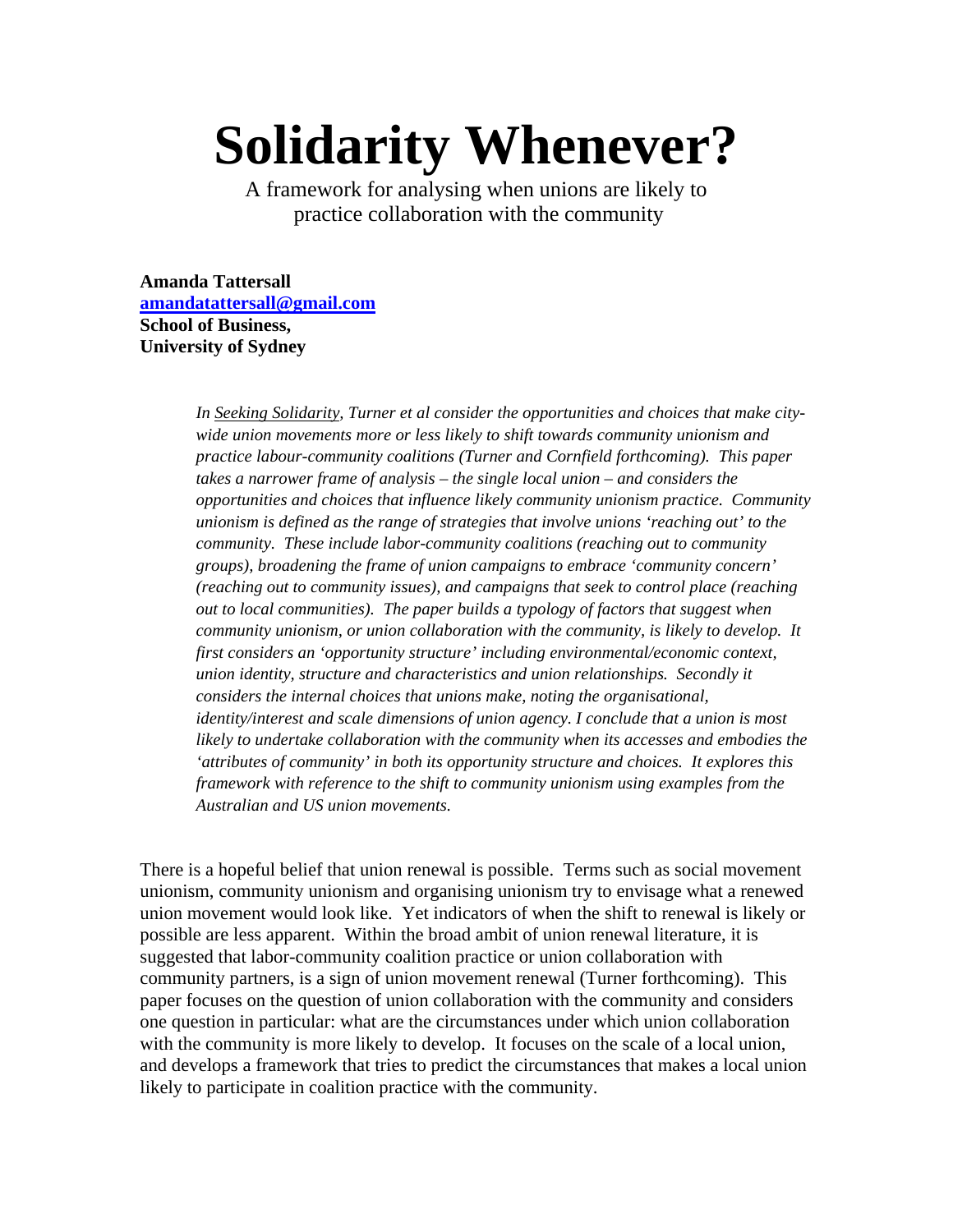To explore the concept of collaboration with the community, I first define the concept of community. Then, building off existing literature on the formation of coalitions, I use Turner's opportunity/choice framework to analyse the various circumstances that make collaboration likely (Turner forthcoming). Within this opportunity/choice framework I use a threefold definition of community to structure this discussion, and also use examples from union practice in Australia and the United States to demonstrate the applicability of this predictive framework. I conclude that a union is most likely to undertake collaboration with the community when its accesses and embodies the 'attributes of community' in both its opportunity structure and choices.

## **1. What is Community?**

Community is an ambiguous 'keyword' of sociology (Williams 1976). It is a populist adjective that conjures up the idea of generalised public support (Kling and Posner 1990). In a period of collapsing union density and influence, union practice and union scholarship has turned to the community as a possible life saver. Union rhetoric often features the language of community. However, 'actual existing' collaboration with the community is much less common that this desire for community support. Furthermore, the amorphous definition of 'community' it makes it difficult to even assess what collaboration with the community looks like. For this reason, concretising the definition of community is an important pre-requisite for assessing when collaboration is likely to develop.

While the use and meaning of the term community is loosely deployed across the union renewal literature, there are some consistent themes. Most commonly, the term community is used as a surrogate for the phrase community organisation. Indeed the slippage is so widespread that it is built into the term labour-community coalition, which refers to coalitions between unions and community organisations (Brecher and Costello 1990; Tuffs 1998). Secondly, community is used to describe a group of people who have a set of common interests or identities, such as a community of women or environmentalists (Cranford and Ladd 2003; Fine 2005). Thirdly community is used to mean place, as in a defined geographic area such as a local neighbourhood community (Ellem 2003). Yet while these definitions are often used exclusively in scholarship, they can be seen as complementary and supplementary, providing a framework for the diverse attributes of community that occur in practice. The three fold attributes of community are represented in *Figure 1*.

*Figure 1: The threefold dimensions of community*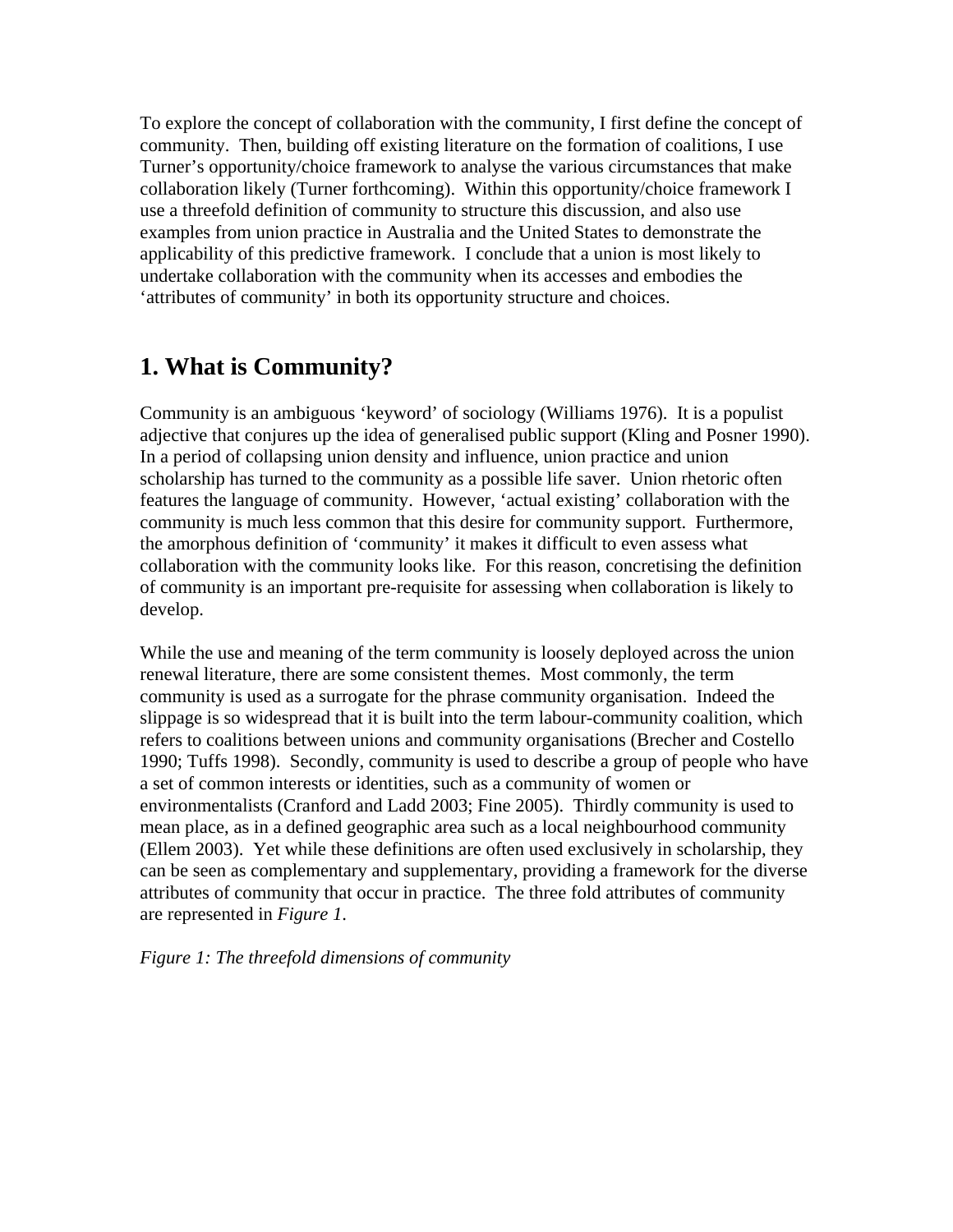

This definition provides a framework for understanding what union collaboration with community looks like. Collaboration can be one of three practices. It can include working with community organisations. It can also include acting with a broad 'community' common interest, or acting with groups of a specific identity, such as immigrants or women. Or, community can include acting with a place-specific strategy where unions seek to work across a specific geographic area, using local support to enhance union influence. I call these three different examples of union collaboration with community – community unionism (Tattersall forthcoming).

## **2. When are unions likely to collaborate with 'the community'**

Union strategies, including collaboration with the community rarely develop evenly across national or international union movements. Rather, there are many internal and environmental factors that affect when these strategies unfold. Community unionism and coalition practice in particular has an uneven development, revealing variation within nations and between them. Yet this variation has received little attention, making it difficult to explain why for instance, community unionism appears more prevalent in the United States compared to the United Kingdom, or in the service industry rather than traditional blue-collar industries.

To structure this discussion I use two analytical devices. Firstly, I borrow from the recent approach of Turner that categorises the pressures that generate union change as arising from both opportunities that surround unions and choices internal to unions (Turner forthcoming). Secondly, I structure these different opportunities and choices using the threefold definition of community. Thus I argue that there are three different communitybased factors that create environmental opportunities and influence internal union choices that make union collaboration with the community more likely. When unions share these attributes of community, I argue that community unionism is most likely to develop.

## **a. Opportunities**

A union's environmental and organisational context shapes the types of strategies that they are likely to develop. US social movement theorists stress the importance of the external environment as creating a context for social movement practice. (Tarrow 1994;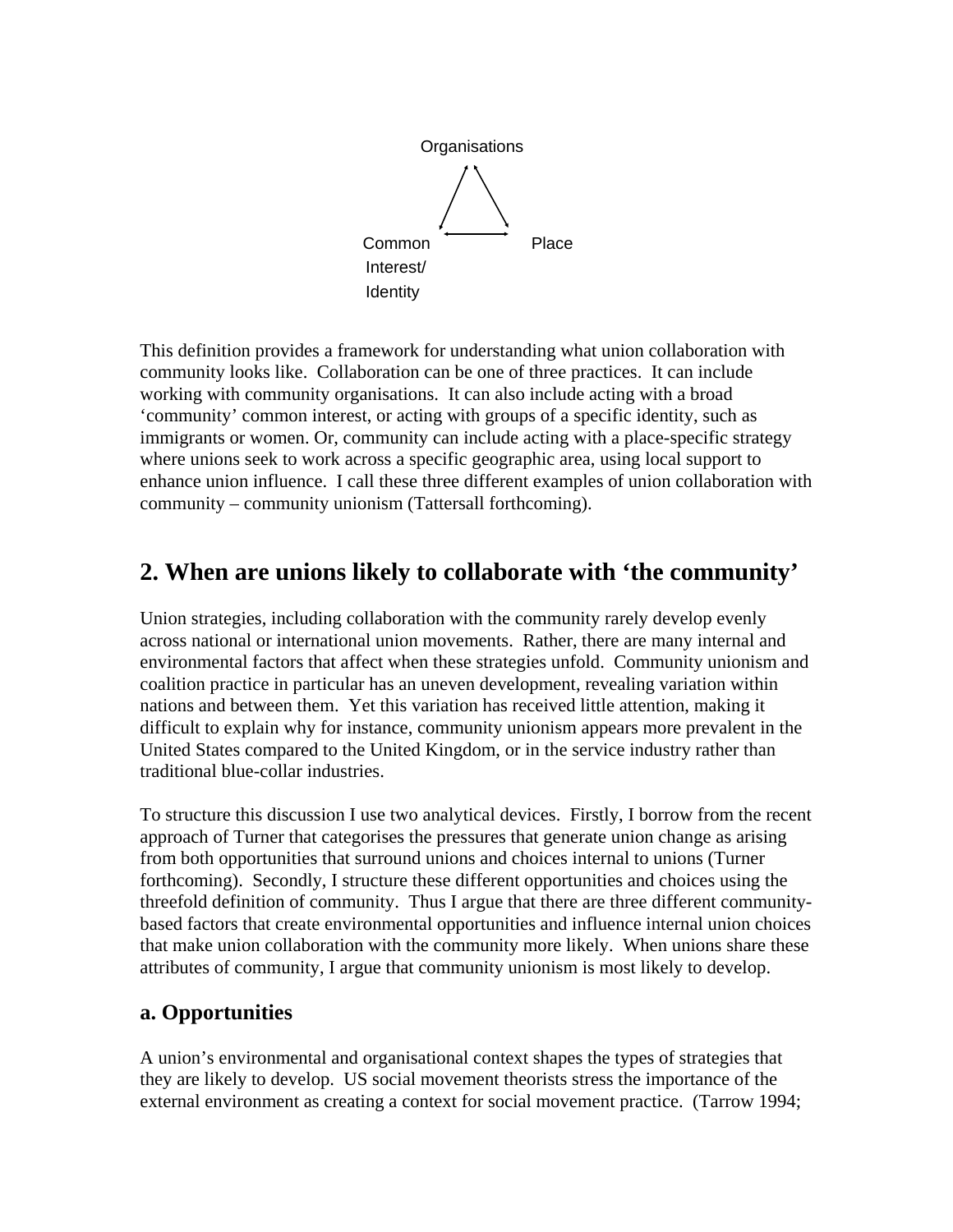McAdam, Tarrow et al. 2001). They develop the term 'opportunity structure' to help explain the emergence of a social movement cycle (Turner forthcoming). Opportunity structure is defined as a set of signals and processes that make new kinds of action plausible to actors, including openings to access power; shifting of alignments, availability of influential allies and cleavages among elites (Tarrow 1994; Greer, Byrd et al. forthcoming).

There is a widespread interest in explaining why union revitalisation and coalition practices appear to have been spurred in part because of the 'opportunities' created by union membership crisis (Bronfenbrenner, Freidman et al. 1998; Turner, Katz et al. 2001; Reynolds 2004; Turner and Cornfield forthcoming). This section uses the term opportunity to explain the pre-existing factors that may assist or encourage particular unions to embark on collaboration with the community. There community-based features are stressed – the political, economic and social environment (place), inter and intra union organisational opportunities (organisation) and pre-existing union identities (identity/interest). The section explores the scholarship on these factors and supports it with examples from Australian and US union practice.

## **(i) Political, Economic and Social Environment**

The modern crisis of unionism, and the political, economic and social environment that incubates it, is said to seed opportunities for new strategies. The crisis in density and power is well documented (Kelly 1998; Peetz 1998). As Hyman argues, there is a correlation between declines in density and union renewal:

 Only when unions have been forced to come to terms with their decline in their autonomous influence have they contemplated broader alliances (Hyman 2001).\*\* 62 Three environmental elements are said to create opportunities for the practice of community unionism – political, economic and social.

The political infrastructure in which unions operate varies significantly across national boundaries and across time. Political variations have two key dimensions, firstly the degree to which unions have productive relationships with political parties, and secondly the extent to which the state provides regulatory structures for resolving union disputes and assisting unionisation. Hyman stresses that the state's relationship with unions can vary between a coercive or accommodating frame (Hyman 1975). The Keynesian state, with relatively supportive labour parties provided a vibrant environment for unionisation in the industrialised world (Crouch 1977). However, this political support was transient and has been wound back, relationships between unions and left of centre political parties have declined in most liberal market economies, and there has been an employer-led transformation of regulatory bodies such as the National Labor Relations Board and the Australian Industrial Relations Commission (Carter and Cooper 2002).

The shifting relationship between unions and social democratic parties may create opportunities for collaboration with community as traditionally powerful relationships with the state need to be replaced with an alternative source of power. Wills suggests that unions face a crisis in political power, as social democratic parties distance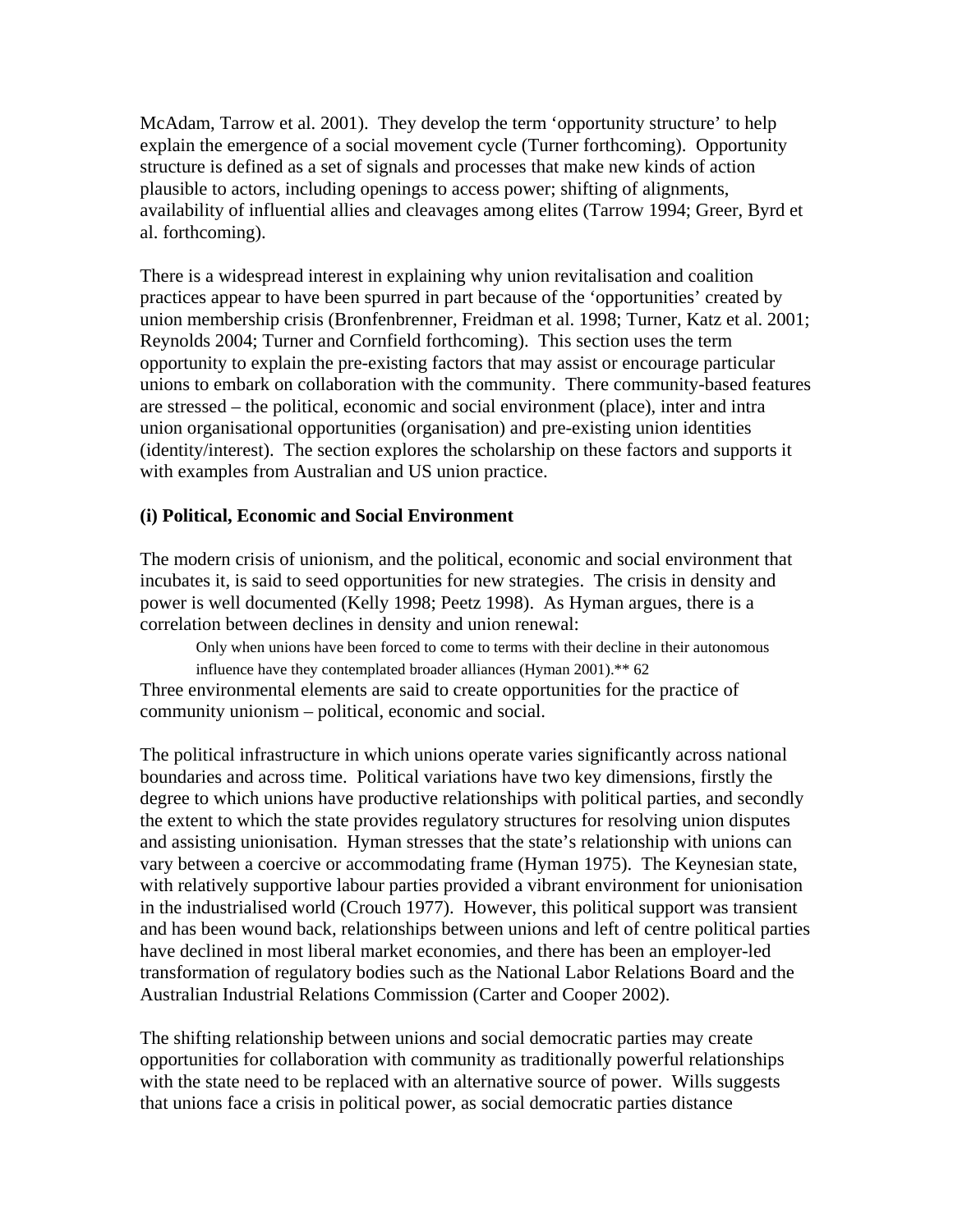themselves from unions at the same time as pursing fiscally conservative policies reducing their commitment to the social wage (Wills 2002). Wills notes that this crisis has lead to some unions to respond by building relationships with community organisations, notably UNISON the UK public sector union pursuing the London Citizens project (Wills 2002; Wills 2003). In studying community unionism in the United States, Fine suggests that the relatively high level of coalition practice may be partly attributed to the poor relationship between unions and the Democratic Party (Fine 2003). Similarly, in Australia, several public sector unions have begun experimenting with community relations in the face of deteriorating relations with the State Labor Government (Tattersall 2004; Tattersall forthcoming).

It is argued that the need for union political power creates pressure to replace declining influence within political parties with a movement-based power to rebuild political influence through collaboration with community organisations. Union collaboration certainly is capable of building political influence. The experience of union collaboration in Los Angeles demonstrates how community collaboration and coordinated electoral mobilisations can not only build political influence but transform what the Democratic Party looks like (Frank and Wong 2004; Hauptmeier and Turner forthcoming). Yet established political relationships can also act as an obstacle for community unionism development, if collaborative practice is unevenly pursued it can leave those who are rejecting political parties as outsiders with diminished influence (Markey and Nixon 2004; Hauptmeier and Turner forthcoming). Also the dialectic of political power may diminish collaboration with the community as well as build it. In South Africa, the social movement unionism of the Congress of South African Trade Unions significantly diminished once political party power had been created (von Holdt 2002).

The legal structures that support industrial relations practice may also influence whether unions are more or less likely to engage in community collaboration. In Australia and the United States legal infrastructure for unionisation has weakened, often prompting unions to use community collaboration to increase their leverage. In Australia, the demise of binding arbitration has seen unions turn to community pickets as an industrial tool to pressure employers to bargain. For example, the Morris McMahon dispute in 2003 and the Maritime Union of Australia's Waterfront dispute each involved long community pickets as an important element of pressure outside the legal system. Similarly, the comprehensive Justice for Janitors campaign seeks to go outside the NLRB structure and use community pressure and corporate campaigning to create employer neutrality for unionisation (Savage 1998). Traditional courtroom processes for union disputation do not provide a space for community influence. In the NSW Public Education campaign in 2003, the decision by the NSW Teachers Federation to campaign for salaries within the Industrial Relations Commission contributed to a weakening of their connection to their community partners (Tattersall forthcoming). However, as Turner notes, the existence of some legal alternatives for action may also be an important element of union leverage, without which (such as in 'Right to Work' states) union collaboration may remain difficult (Turner forthcoming).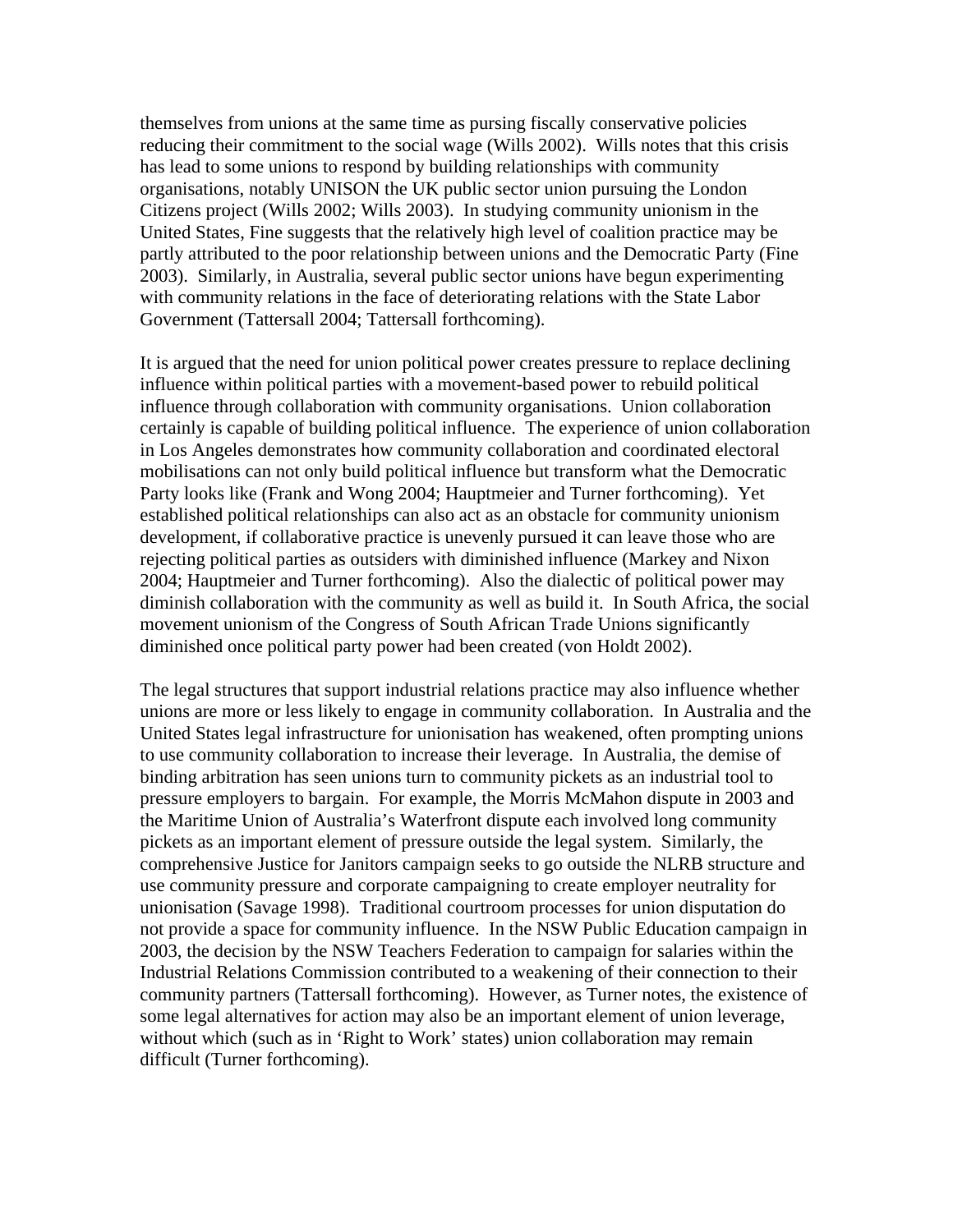The economic context of a union may also create opportunities for union collaboration. It is commonly argued that 'neo-liberalism' or the economic environment of international competition, privatisation and contracting out is causing a shift to coalition practice (Brecher and Costello 1990; Robinson 2000). In the US, the wave of plant closures and community coalitions against them document a connection between economic restructuring and union community collaboration (Haines and Klein 1982; Lynd 1983; Craypo and Nissen 1993; Nissen 1995; Swinney 1999). Many of these campaigns had spatial as well as an economic context as they were often fought to protect jobs in small towns. More recently, scholarship on high road economic strategies has argued that union collaboration with the community is a vital component for creating high skilled, high paid jobs and improving social infrastructure in a city (Reynolds 2002; Greer, Byrd et al. forthcoming). Similarly, scholarship on public sector unions notes that the economic crises of fiscally conservative budgeting and privatisation may influence public sector unions to collaborate with service consumers (Carpenter 2000; Terry 2000; Tattersall forthcoming).

The economic context of a union can be measured by union density, and union density can provide a ripe opportunity structure for community collaboration. The struggle to organise in traditional employer-employee contexts has created an impetus for comprehensive campaigning in labour unions. This style of campaigning is most advanced in the US, where density is very low, and employer anti-union strategies are most aggressive. Comprehensive campaigning seeks to use multiple points of leverage against employers to create employer neutrality for organising. These strategies include capital strategies, political leverage, strategic research and reaching out to community allies (Bronfenbrenner and Juravich 1998). Where density is low, and employer aggression is high, there may be opportunities for community collaboration to develop as a tactical instrument to advance an organising agenda. The establishment of relationships between union and community organisations provides fertile ground for stronger, more mutual relationships to possibly develop. For instance, in the US organisations such as Jobs with Justice have evolved as permanent union-community coalitions to create a space for community collaboration because of the difficulties in the organising environment (Banks 1990).

A union's economic context also includes its industrial context and labour geographers argue that certain industries have distinct opportunities for collaboration with community. They argue that labour's relative connectedness to place provides opportunities for community outreach where capital is also tied to place. Labour may be able to manipulate the power of capital, and find enhanced power through community collaboration in industries where capital has a geographic fix to a specific location (Herod 1998). Ellem notes that resource extraction has a spatial-fix, and arguing that a union's community collaboration was a powerful tool against a mining company the mining company was tied to the local community (Ellem 2003; Ellem 2003; Ellem 2005). Walsh argues that in the service industry, where the labour market and product market of a service or good are contained by roughly the same geographical boundaries, that union capacity for place-based action such as collaboration is strong (Walsh 2000). Thus in public services such as education, or in private service work such as building services,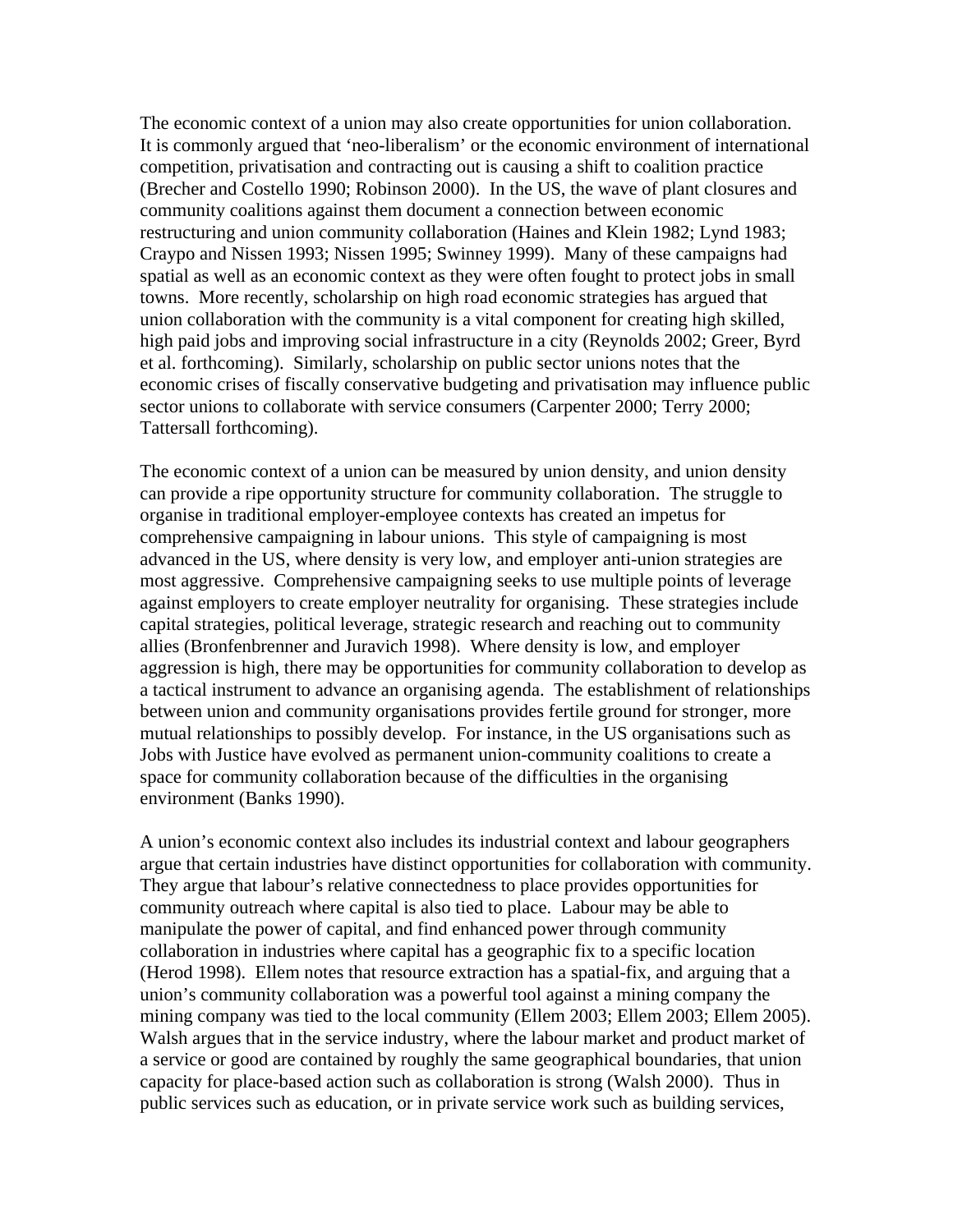childcare or homecare, there are opportunities for coalition action that seek to dominate and control place (Johnston 1994; Savage 1998).

A union's economic context is also affected by the decentralisation of work, and labour geographers also argue that this provides opportunities for community collaboration. Practices such as contracting-out and labour hire create small workforces that are difficult to organise using traditional hot-spot organising techniques (Savage 1998; Walsh 2000). The suburbanisation of capital also spreads workplaces across cities, rather than concentrating work in central industrial areas (McLewin 1999). The decentralisation of work creates opportunities for organising workers at the scale of community rather than the workplace. Unions can be an object for creating a collective identity out of a decentralised and alienated work environment, by organising workers across workplaces within a specific geographical area (Wills 2003). The Service Employees International Union's techniques for homecare and childcare organising in the United States are based on this kind of geographic strategy. They divide a city up into zip-codes and then organise across the zip-code, creating networks of workers in a local geographic region (Author interview, SEIU 880 Organiser, August 2005). Similarly, the Teachers Federation in NSW was able to use the fact that schools are embedded in local communities to create local relationships with parents and principals as part of their strategy to influence electoral politics. Connecting workers to their local community opens up opportunities for collaboration with other place-based organisations (Wills 2002).

In addition to the economic and political context, a union's social context creates opportunities for collaboration depending on the availability of community partners and the diversity of the workforce. Union collaboration with community organisations requires community partners; thus opportunities for collaboration depend on the availability of allies (Tarrow 1994; Frege, Heery et al. 2004). Johnson argues that public sector social movement unionism has a strong social context as these unions have the ability to form collaborative relationships with the users of social services (Johnston 1994). Similarly public sector union writers argue that consumer/employee relationships provide an opportunity for collaboration (Carpenter 2000; Terry 2000; Pastor 2001). In the private sector, the Justice for Janitors campaign collaborates with faith-based organisations who morally oppose poverty wages (Clawson 2003). The potential for community partnerships also varies nationally. The US, with a strong history of civil society organisations and organisational practices such as Alinsky style community organising furnish many potential community partners (Frege, Heery et al. 2004). Yet in Australia, Government funding and the tendency for service provision in many NGOs can limit the range of partners and limit what action partner organisations are prepared to take. These horizontal community relationships can be strengthened if union members are simultaneously members of the partner organisations. Indeed, many unions build into their organising approach surveys of union members to identify where possible dual union/community membership exists (Author interview, SEIU 73 Organiser July 2005; Author interview, NSW Union organiser, April 2005).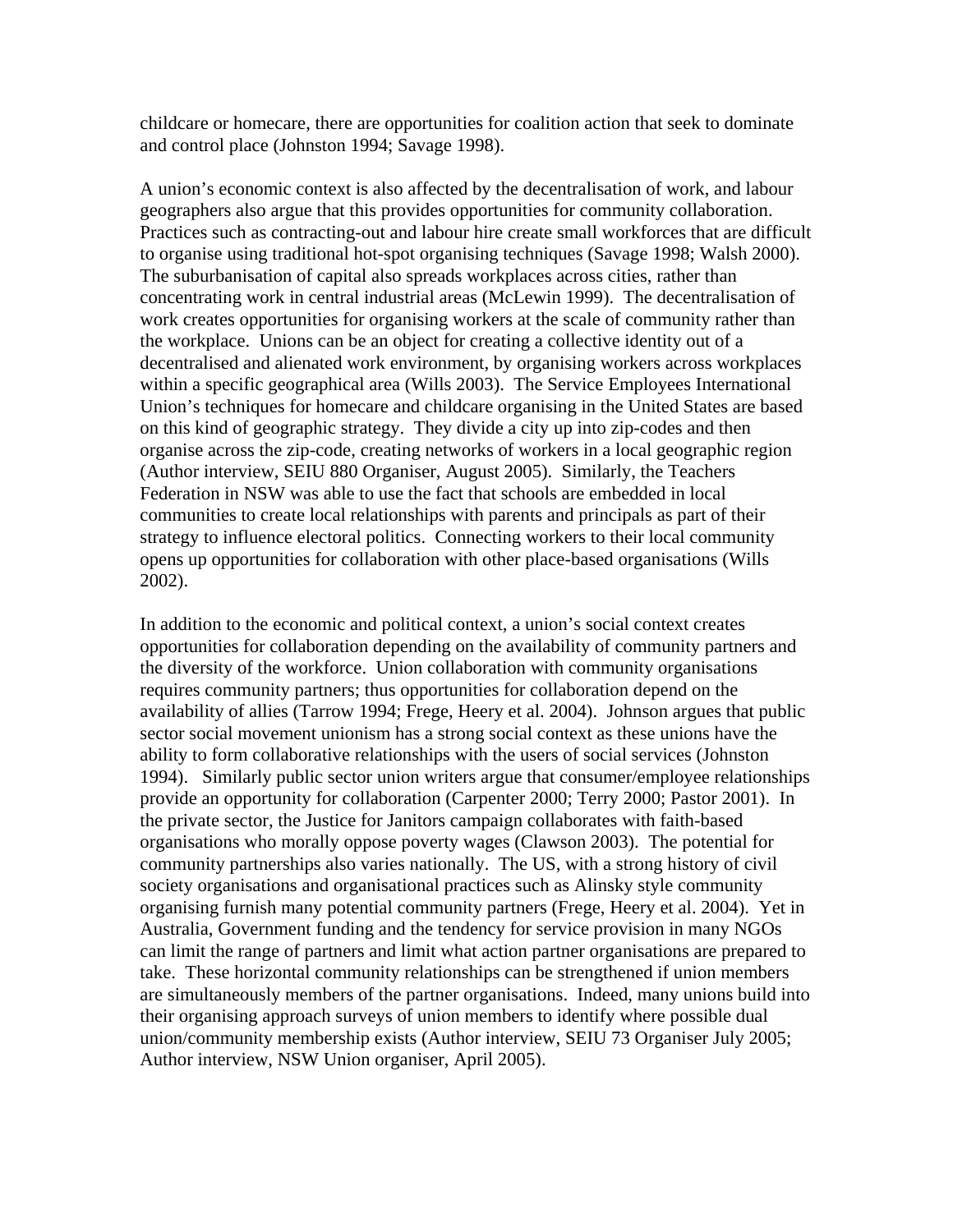The emergence of tightly knit identity-based networks, particularly among immigrant workers can provide an important social opportunity structure that supports community collaboration. In accounting for the rapid and successful rise of coalitions in Los Angeles and San Jose, Turner argues that a large, common ethnic group – Latinos – spread across low wage workplaces, created opportunities for union collaboration within a regional economy (Turner forthcoming). The existence of a homogenous non-traditional identity group may provide opportunities for collaboration as it provides a rich connection of social networks across organisations that can be used for unions to interlink with community organisations. For instance, in the Justice for Janitors campaign , collaboration between Latino dominated churches and immigrant welfare groups was facilitated by the common identity base of the Latino workforce, connecting community organisations to the campaign through this common identity (Savage 1998; Clawson 2003).

## **(ii) A Union's organisational relationships**

A union may have pre-existing relational and organisational opportunities for collaboration with the community. Relational opportunities include the influence of peak councils and other unions, and internal organisational features include the size of unions and their resources.

The kind of peak councils surrounding a local union can play a vital role in creating opportunities for union collaboration. Ellem and Shields argue that peak council have a role as an agent of mobilisation, and may play a social role in facilitating the growth of labour-community alliances (Ellem and Shields 2004). This social role is likely to develop when there is cohesion and inclusiveness of affiliates – a sense of unity over fragmentation. This sense of unity may be enhanced, for example, by place consciousness (such as in a rural town) or a common ideology (Markey and Nixon 2004). A peak council's organisational scale contributes to its ability to create opportunities for collaboration. (Ellem and Shields 2004). They are more likely to play this social role when there has not been a history of strong relationships with political parties or where relations with political parties have broken down (Tattersall 2004; Turner forthcoming). Turner and Terry suggest that union collaboration is more easily formed at higher levels of union organisation where unity can be forged over fragmentation because the redistributive costs of policy are less likely to be felt (Terry 2000; Turner forthcoming). Thus, central labour councils can create opportunities for local union collaboration by creating a context for local collaboration and organising success; where productive relationships with community partners are cultivated by the central labour council, individual union collaboration is easier (Robinson 2000; Rudy 2001). Central labour councils can also legitimise strategies such as collaboration, which may lead other unions to try collaboration (Cooper 2003; Tattersall 2004) There is a wide scholarship in the United States that describes how renewed central labour councils in have created favourable opportunities for union collaboration with the community (Ness and Eimer 2001; Byrd and Rhee 2004; Frank and Wong 2004; Luce and Nelson 2004; Reynolds and Ness 2004). However, a supportive peak council is not necessary for collaboration, for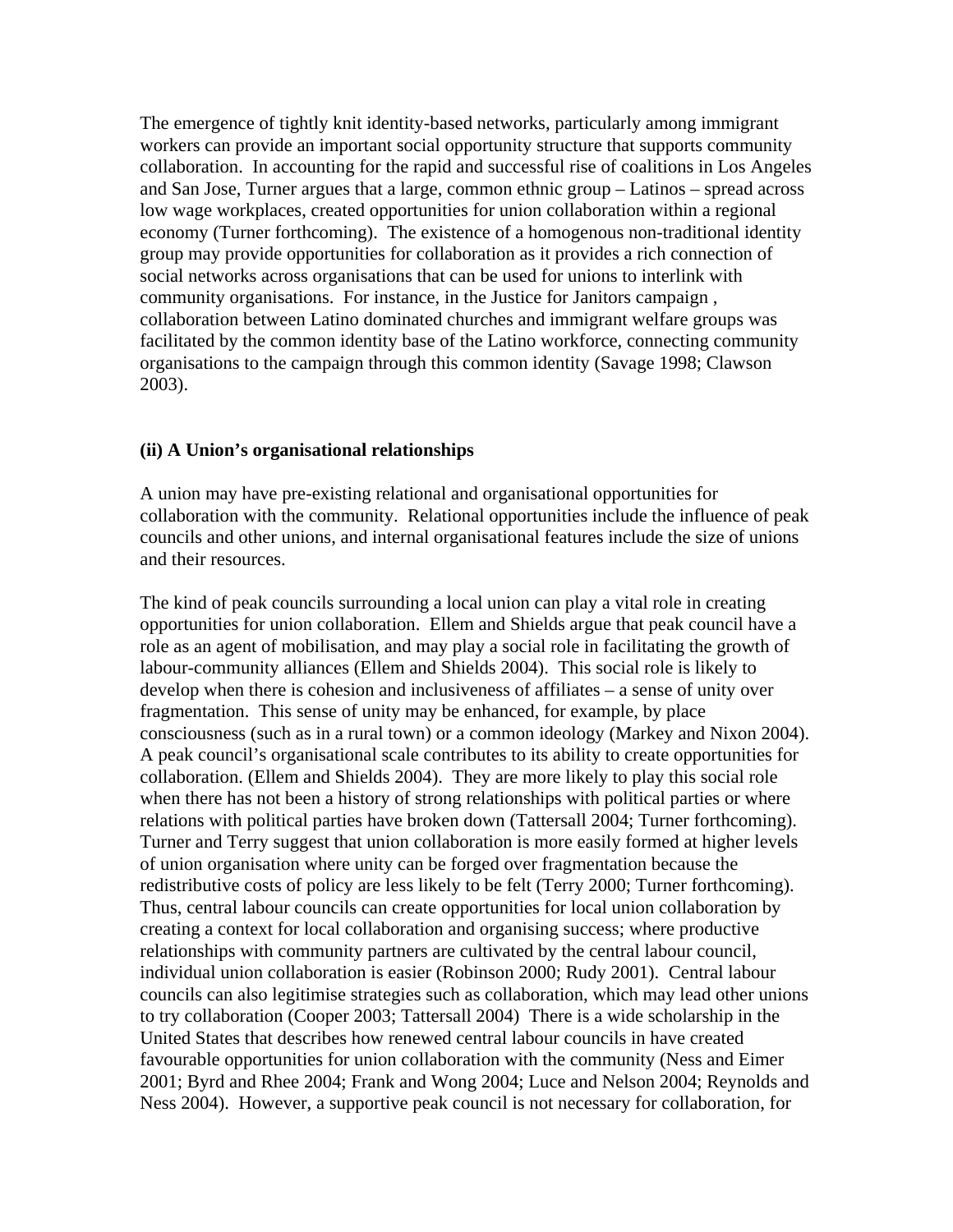example city-based collaboration developed in Buffalo New York without a supportive labour council (Greer, Byrd et al. forthcoming).

Union revitalisation writers suggest that relationships with other unions can also play a role in generating opportunities for collaboration (Garner 1989). Cooper and Heery, in analysing the 'shift to organising' have noted that relationships with other unions, either at the same scale or a national scale can highly influence a local union's internal practice (Heery, Simms et al. 2000; Cooper 2002). Voss and Sherman argue in a US context that the support and resources of union (inter) nationals are critical for supporting shifts in union strategy (Voss and Sherman 2000). Opportunities for union collaboration may be created by their peers. It appears that this could happen either through cooperative relations or through competitive relations. Unions may learn tactics like collaboration if the relationship is with a similar union, such as one organising in the same industry or with a similar identity (Obach 2004). This passage for change is evident cross the Change to Win unions, where unions such as the Teamsters have developed more aggressive campaign units in light of their partnership with aggressive campaigning unions like the SEIU. However a shift to union collaboration may also be likely to develop when union relationships are competitive, with competing unions seeking collaboration to legitimise their status within a contested union environment. Thus jurisdictional disputes have sometimes been used as opportunities for garnering community support (Author interview, Canadian union official, June 2005).

In addition to inter-union relations, community organisations can also be a site of influence and opportunity. Indeed, social movement union scholars argue that community organisations can cause change in unions, including influencing them to practice collaboration (Waterman 1991; Clawson 2003). Fine suggests that collaboration is often community initiated, where community organisations seek union support and become agents for inducing collaboration (Fine 2003). Rose, amongst others, insist that community organisation and union relations can create a dialogue for mutual exchange, where cross-organisation learning can occur over strategies and issues (Rose 2000; Cranford and Ladd 2003; Fine 2003; Obach 2004). Ad hoc relations between community organisations and unions can become fertile ground for deeper relations, as trust and respect develop, and as organisations learn about each others issues, interests and priorities (Tattersall forthcoming).

## **(iii) Union identities**

Pre-existing union identities may also create opportunities for collaboration depending on whether a union has an ideological or attitudinal commitment to collaboration or if a union has had past experience with community collaboration.

Unions with a history of militancy, ideological radicalism or broadening interest representation may be more likely to engage in collaboration with the community. Robinson and Hyman suggest that union identities that have a social, open, outwardlooking agenda are more likely to engage in collaboration with community partners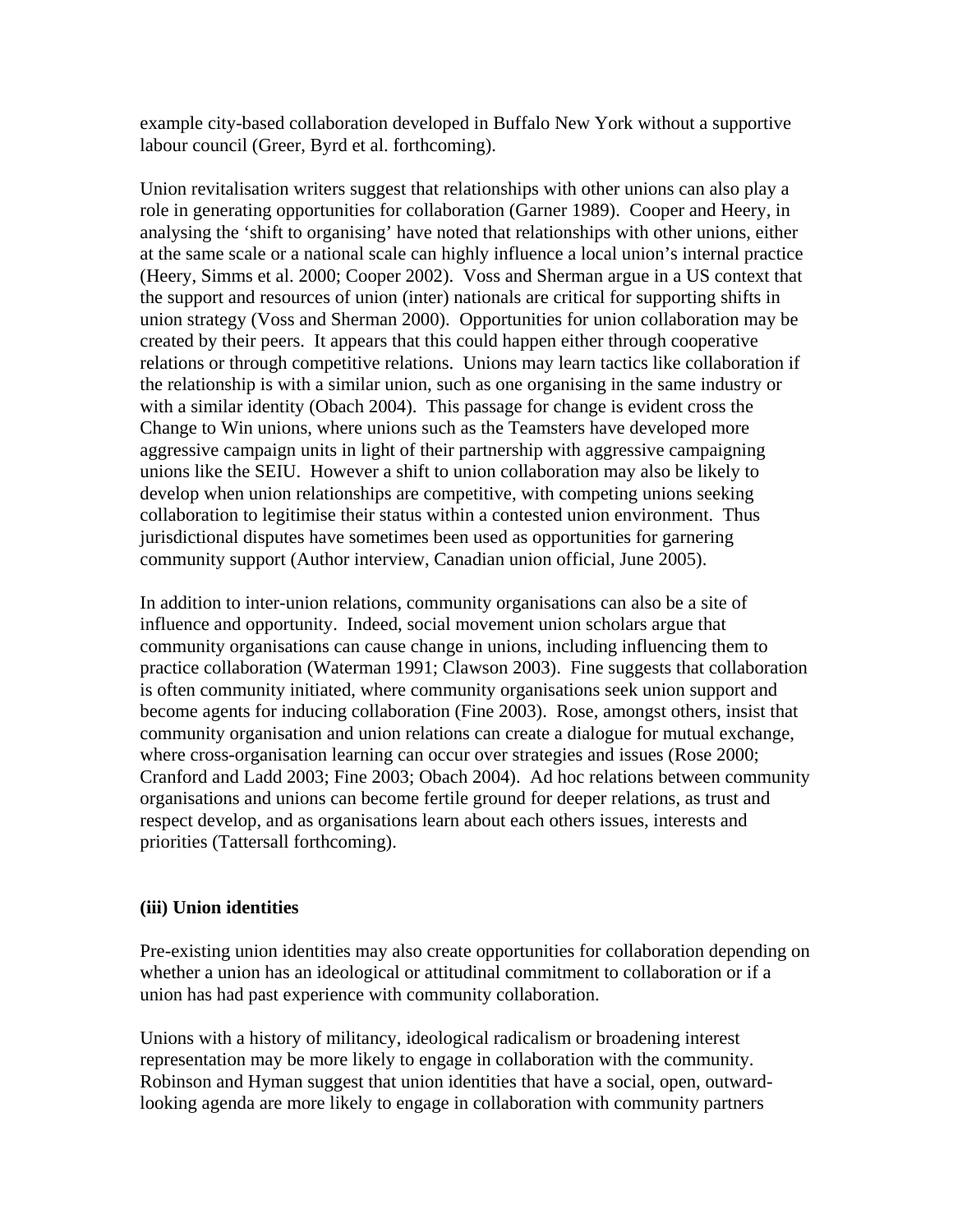(Hyman 1975; Hyman 1994; Robinson 2000; Frege, Heery et al. 2004). Similarly, Obach argues that unions with broad organisational range are more likely to engage in collaboration (Obach 2004). Frege, Heery and Turner note that UK unions commitment to 'work-family balance' broadened the interest representation frame of the union movement, creating opportunities for alliances with womens groups. Similarly, the desire for democracy of southern union movements in Korea, Brazil and South Africa created easy alliances between unions and other organisations in the democratisation movement (von Holdt 2003). Bramble notes that in Australia, unions that had ties with the Communist Party and were influenced by ideological practices such as the united front have a strong history of union collaboration and engagement in social movements (Burgmann and Burgmann 1998; Bramble 2001). When a union has a pre-existing progressive ideological social justice framework it is more likely to be able to establish a common interest with community organisations. Frege, Heery and Turner note that coalitions are often supported in the US by critics of business unionism (Frege, Heery et al. 2004). Indeed, both Hyman and Waterman emphasise that stable union collaboration with the community is more likely if a union already has a broad social identity, beyond simple vested interest (Waterman 1998; Hyman 2001). Thus the NSW Teachers Federation's history of campaigning on public education in the 1950s and 1960s, combined with the broad progressive outlook cultivated by generations of left-wing and communist activists created a rich opportunity structure for future community unionism strategies (O'Brien 1987; Tattersall forthcoming)

Furthermore, if union collaboration has been used in the past by a particular union, it is more likely to be used again as a strategy in the future. Social movement theorists use the phrase 'repertoires of contention' to demonstrate how social movement organisations tend to engage in similar types of action (Tarrow 1994). Using this insight, Frege and Kelly argue that without a 'crisis of historic proportions union movements are likely to respond to problems by drawing on familiar forms of action' (Frege and Kelly 2004). If a union has a history of collaboration with community organisations, the familiarity of this practice as a repertoire of contention creates opportunities for it to be repeated in the future. Thus, for the 50 years before the NSW Public Education Campaign, the Teachers Federation and two state-based parents groups had been meeting irregularly as a group called the 'Three Federations' (Author interview, Parent Representative, February 2005). Familiarity of collaborative relationships and in particular the trust that developed between the organisations created a rich opportunity structure for community unionism.

#### **(iii) Framing opportunities for collaboration**

Thus the opportunity structure for union collaboration with the community can be structured using the definition of community. Firstly, opportunities are available for collaboration from the political, social and economic environment. These opportunities arise from the union's spatial location (place). Secondly, opportunities may arise from a union's organisational relationships. Thirdly, opportunities may arise from a union's identity including its ideological commitment and its history of collaborative practice. This opportunity structure is outlined in *Figure 1*. These opportunities derive from a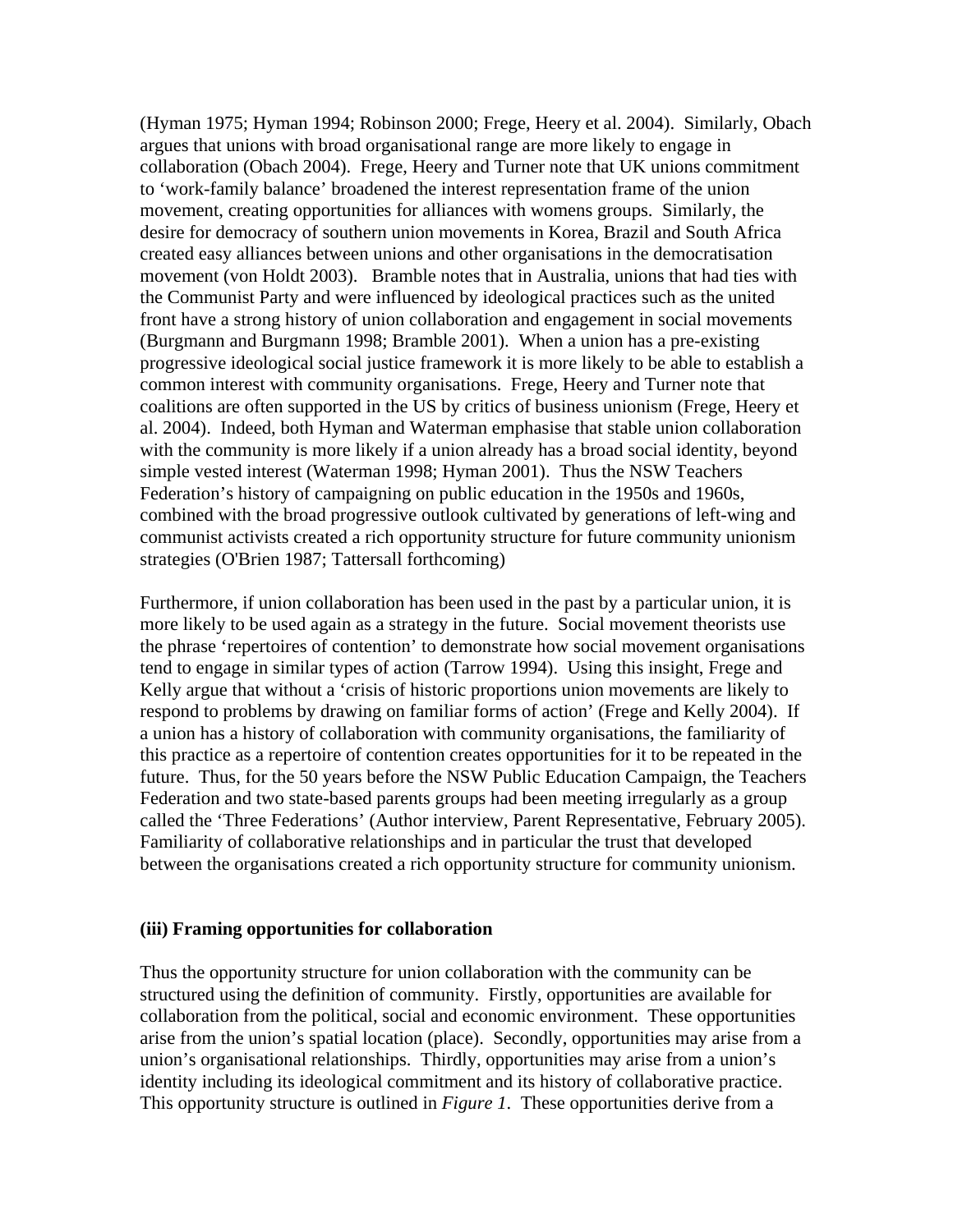union exhibiting definitional attributes of community. The opportunities for a union to align with community are most readily available when a union shares attributes with 'community.'

| Place                   | Organisation               | Common Interest /          |
|-------------------------|----------------------------|----------------------------|
|                         |                            | Identity                   |
| Political, economic and | <b>Union relationships</b> | <b>Pre-Existing Union</b>  |
| social environment      |                            | <b>Identities</b>          |
| Political:              | Peak Council               | Ideological / identity     |
| - Political parties     |                            | commitment to              |
| - Regulation            | Union relationships        | collaboration              |
|                         |                            |                            |
| Economic context        |                            | History of collaboration - |
| - crisis                |                            | repertoire of contention   |
| - industry location     |                            |                            |
| - decentralisation of   |                            |                            |
| work                    |                            |                            |
|                         |                            |                            |
| Social context          |                            |                            |
| - availability of       |                            |                            |
| partners                |                            |                            |
| - surrounding social    |                            |                            |
| <b>Networks</b>         |                            |                            |

*Figure 2: Opportunities for Union Collaboration with Community* 

## **b. Choices**

Opportunities aside, the development of union practice is not simple a force of nature. As Pocock argues, social contexts and impending crisis can cause union sclerosis as well as union renewal (Pocock 1998). A union must also exercise a choice in determining whether it commits to coalition practice given the crises and general opportunity structure that surrounds it (Hyman 1994; Hyman 2001). As Kochan, Katz et al argue, unions are strategic agents, and internally they make conscious decisions that determine their fate amidst the economic and political conditions in which they act (Kochan, Katz et al. 1986). Turner adapts the 'strategic actors' thesis to argue that engagement or nonengagement in coalition practice is most greatly influenced by union (actor) choice (Turner forthcoming). This adaptation provides a useful framework for examining when unions are likely to choose to engage in collaboration. Furthermore, this section will explore if community collaboration looks different depending on the various union forces that may inform the 'choice' for collaboration.

Again, this section uses the definition of community to structure the discussion, firstly considering the question of unions as an organisation, exploring how an organisational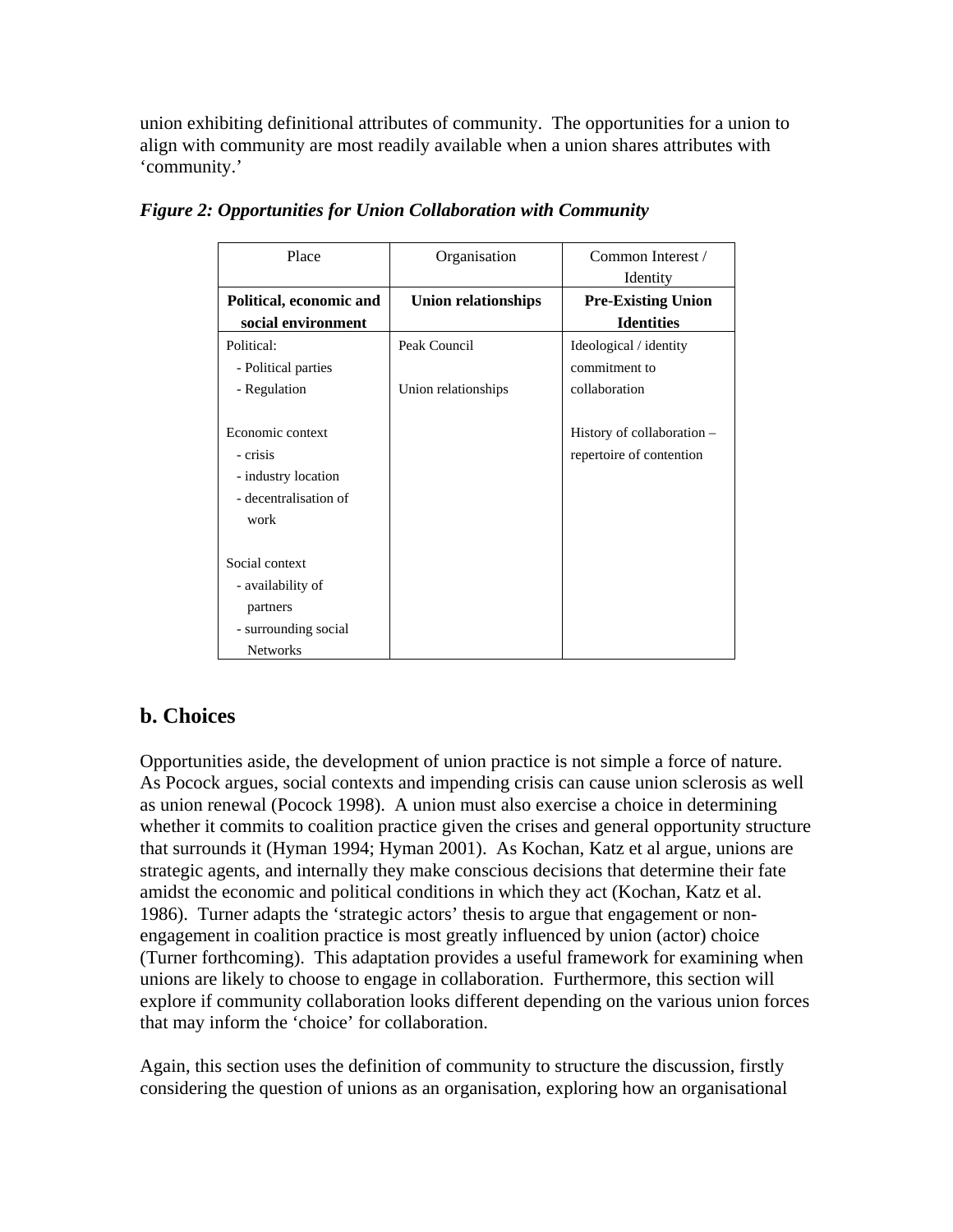decision or response to crisis may cause a union to choose collaboration. Secondly I consider common interest and identity, and how the presence of a group with a common interest or identity may be a factor in unions choosing collaboration. Finally, I consider how a union's organisational scale may allow a union to more easily embrace collaborative opportunities.

## **(i) Organisational responses**

It is widely argued that union change is affected by the nature of organisational structures (Delancy, Jarley et al. 1996). Yet organisational structures should not be reified (Hyman 1975). Consequently, this section documents the range and combinations of individuals who may be involved in promoting the choice for union collaboration, and how the degree of support for collaboration conditions the type of collaboration undertaken.

Union revitalisation scholars single out union leaders the most important strategic actors. Leadership support is said to be critical for organisational change, and thus leadership support for coalition practice makes collaboration more likely (Nissen 2000; Cooper 2001; Oxenbridge 2001; Heery 2003; Frege, Heery et al. 2004; Turner forthcoming). In particular, within the context of organisational crisis, union leaders play a critical role in determining an organisation's response (Delancy, Jarley et al. 1996; Pocock 1998; Cooper 2001). Leadership is also vital, because it is through the leader that external organisational relationships are most readily cultivated and that influenced is interpreted and acted upon (Garner 1989; Heery, Simms et al. 2000; Cooper 2001). Leadership support was certainly critical in the Public Education Campaign, the President of the NSW Teachers Federation was previously an officer assigned to coordinating one of the major public arms of the campaign (called the Vinson Inquiry). Similarly, the Justice for Janitors campaign was a collaborative program implemented by union locals coordinating with the International (Voss and Sherman 2000). Voss and Sherman introduce a dynamic process to measure the likelihood that a union will embrace collaborative social movement unionism, arguing that it is the combination of new leadership, with a mandate for collaboration and the backing of internal supporters with cross-movement experience that creates a platform that makes collaboration a likely choice of strategy (Voss and Sherman 2000). Thus while leadership is broadly identified as important, it is also recognised that external and internal relationships and possibly new leadership may make a shift to collaboration even more likely.

In contrast, 'bottom up' democratising pressure is also said to be a key agent for collaboration. Moody, amongst other social movement unionism writers, cites the role of Teamsters for a Democratic Union as promoting collaborative strategies such as that used in the United Postal Workers strike in the 1990s (Moody 1997). He argues that hierarchical and bureaucratic organisations are unlikely to embrace collaboration without pressure from below, as it moves cautious leaders away from their tendency to straddle and 'manage' the relationship between capital and workers (Mills 1948; Moody 1997). These writers suggest that it is not benevolent leadership but membership pressure that are the key agents of change, including collaboration.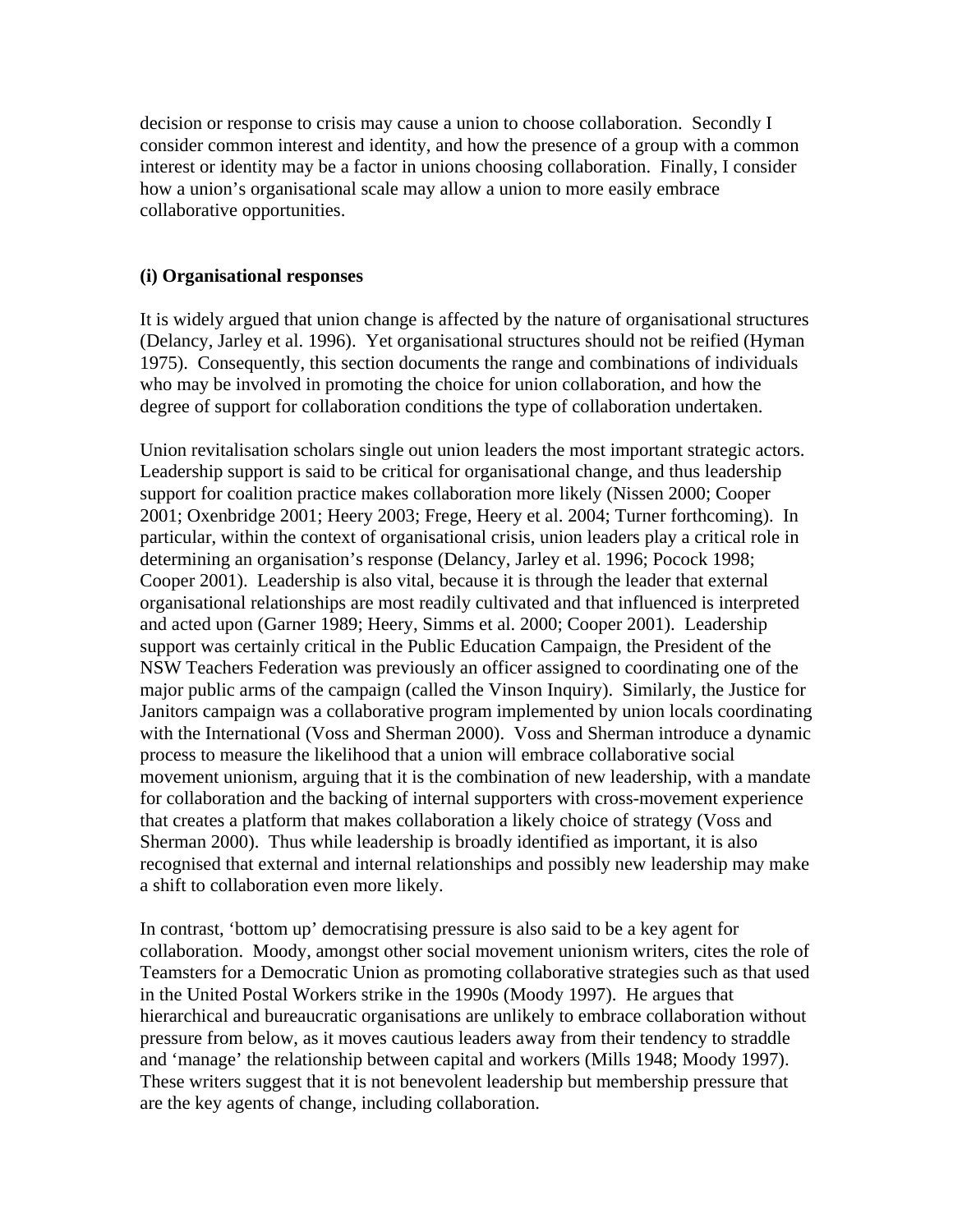Between the 'top-down' and 'bottom-up' theses, Rose points to a layer of officials or union representatives who may act as bridge-builders and be key agents for collaboration. Bridge builders are individuals in a union or community organisation who have experience in both movements, and from that experience are able to facilitate collaborative relationships by translating organisational practice across cultural and class barriers (Rose 2000). Bridge builders help open up the repertoires of union strategy, adapting social movement practices to a union context (Voss and Sherman 2000; Frege, Heery et al. 2004). Individuals with cross-movement experience act as champions for collaboration, generating internal support amongst union members and leaders.

In addition to bridge builders, union revitalisation writers note the critical role that officers and active delegates can play in acting for and supporting renewal. Cooper argues that union officials play a key role in supporting the adaptation of new union strategies and countering internal resistance (Cooper 2002). Kelly emphasises the role of workplace leaders as a key agent who provides support for new strategies (Kelly 1998).

There is a tendency in the literature to seek out particular agents as primary, that somehow 'leaders', 'the rank and file' or 'bridge-builders' are the most important variable for shifts to collaboration. This instrumentalist tendency is partly a desire to reject Michel's iron law thesis, that suggests that union change, particularly a shift to enhanced democracy is impossible (Michels 1958; Voss and Sherman 2000; Leach 2005). Yet while this instinct is important, Michel's thesis does not necessary contradict the evolution of collaborative practice. As Leach argues, Michel's thesis is not a law of conservatism, even a bureaucratic oligarchy may embrace collaboration (Leach 2005).

Instead of seeking one agent as a primary cause, Hyman suggests that a union's internal shift in strategy may be a product of some or all of these different forces. Hyman notes that unions contain a complex set of relations which contain and condition the power of leaders. These include the checking roles of factions, committees, the power of shopfloor organisations and the influence of junior full-time officials (Clegg 1970; Hyman 1975). Rather than abstracting specific union roles from their organisational context, Hyman argues that two contradictory forces describe the shifting balance of decision making – 'power for' and 'power over' – or a continuum between the autonomy and incorporation of members in a union structure (Hyman 1975; Hyman 1989). If power is a relation within a union then the success of a particular strategy depends on how well those strategies can be transmitted by both the rank and file and leaders. Thus whether a union is likely to 'choose' a collaborative strategy depends on how much support that strategy receives at all different levels of the union, from leaders, officers and members. Thus collaboration is likely to occur and flourish, for example, when leaders make a decision to collaborate using their 'power over' members, and that coincides with members and officials believing that the decision to collaborate gives 'power for' members. The extent of union support is a measure of the success of the strategy.

Hyman's reformulation of the debate provides a series of testable research questions on how the organisational role of unions promotes collaboration. Rather than considering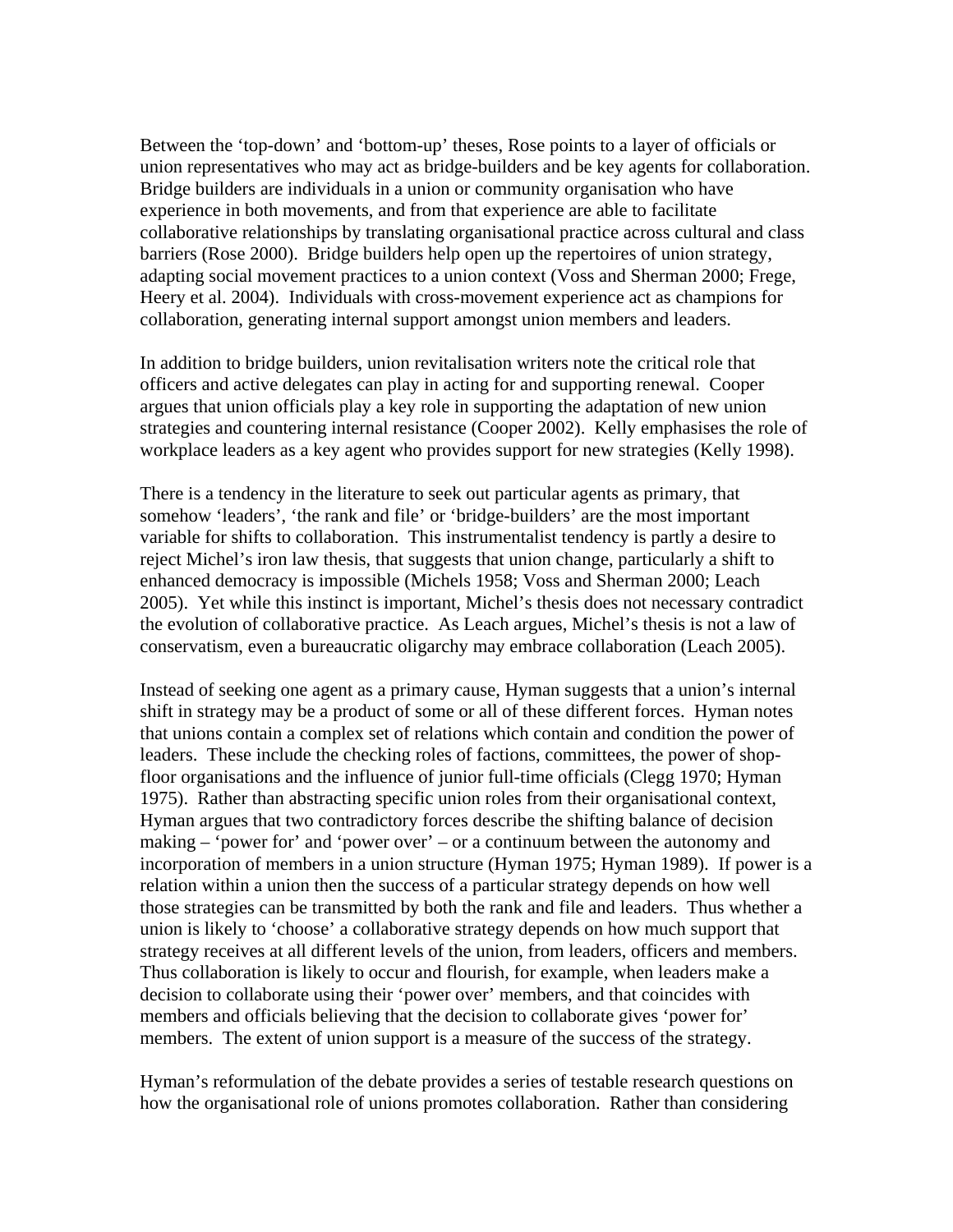the presence of enlightened leadership or movement pressure, Hyman suggests that change will occur when there is a coincidence between 'power for' and 'power over.' Thus strategic change is most likely to be accepted when it is simultaneously advocated by the rank and file and by leaders, rather than by a single organisational unit. Thus within a union, the greater the level of support for collaboration – at a leadership, officer, delegate and membership level – the more likely it is to be embraced as a strategy. In addition, the cultivation of support for collaboration is magnified when a union has individual bridge builders with strong cross-movement relationships with possible partner organisations (Rose 2000; Voss and Sherman 2000).

Following this logic, we can also predict that if support is lacking at certain levels of the union, then collaboration is less likely to be successful, and indeed is likely to look different. Leadership support for collaboration with staff/membership resistance or disengagement is likely to create a shallow commitment to collaboration. Alternatively, staff/membership support for collaboration with leadership disengagement is likely to only result in ad hoc collaboration that remains peripheral to the union's strategy and is denied adequate resources. Thus not only is there a link between the dimensions of union support and the existence of collaboration, there is a link between the level of support for collaboration and the types of collaboration that develop.

A useful example of these complex relationships in practice is the development of community unionism in the NSW Teachers Federation. The opportunity for considering community union strategies arose from an unusually hostile salaries claim in the late 1990s that shook the union as whole, prompting internal discussions for the need to revisit union strategy. A group of organisers and delegates all based in South-Western and Western Sydney began strategising and planning concrete alternative strategies. These strategies were proposed to the 1999 Annual Conference of the union, and while initially unsupported by the leadership they were endorsed by the Conference (Author interview, union organiser, March 2005). A year later, a union election occurred, with the victorious team mandating the pursuit of a community union strategy and public education campaign. The victory of this new team cemented this initially rank and file idea as a new strategic direction for the union. The fact that the policy change had both membership and leadership support created a deep engagement in the collaborative agenda, which was evidenced through large local mobilisation, and the formation of locally-based public education lobbies.

While the issue of organisational support allows us to examine individual change agents, the ability to cultivate member or leadership support is effected by the choice of issues and capacity for multi-scaled collaboration. These issues are considered in the following two sections.

#### **(ii) Common identities and interests within the union**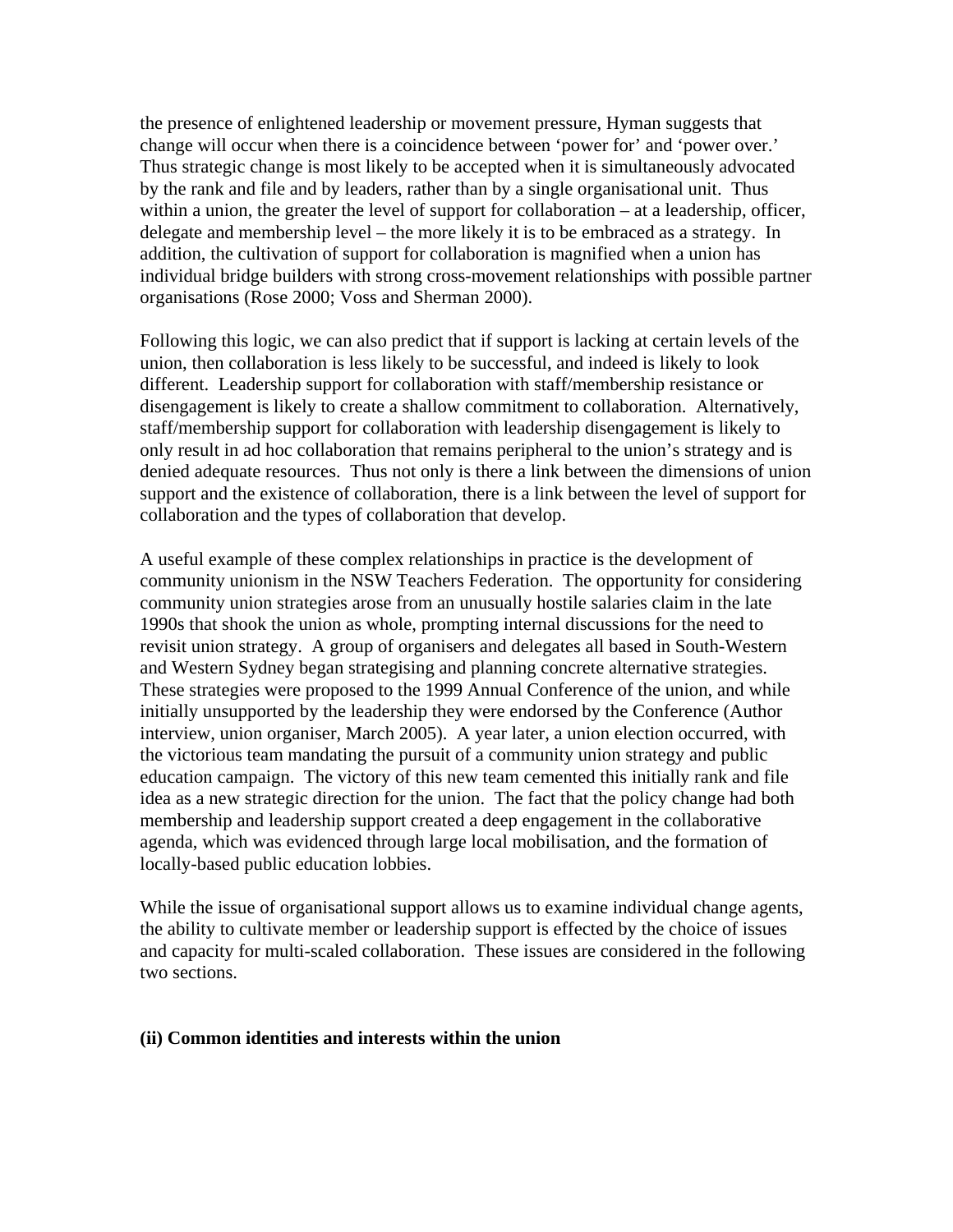Engagement in collaboration is also affected by the identities of union members, and whether the issues selected for collaboration connect to union member's common interests.

Membership diversity can dialectically make shifts to collaboration more likely. Social movement union writers argue that diversity is an important element of union practice and change, because large pools of the potentially unionisable workforce are increasingly women, ethnically and racially diverse and that unions are also beginning to reflect that diversity (Moody 1997; Savage 1998; Walsh 2000; Nissen 2001; Clawson 2003). Delancey et al suggest that union diversity may encourage strategic innovation (Delancy, Jarley et al. 1996). Diversity in the workforce creates pressure to diversify the strategies of unions, and broaden their frame of reference from (male, white) pay and conditions issues to a broader set of concerns that encompass the experiences of women and/or migrants (Kelley 1997; Moody 1997; Needleman 1998; Clawson 2003). For instance, female dominated workplaces may be more likely to support campaigns that integrate work and non-work issues because work and family demands are more connected in women's lives (Needleman 1998). Unions with diverse workforces may also be more likely to engage in collaboration as identity issues such as sexism, racism, immigration status, childcare and work/family balance are also key concerns of many community based organisations. Often community organisations will be able to provide expertise and skills that unions lack, for instance with immigration issues (Needleman 1998; Frege, Heery et al. 2004). Nissen stresses it is not simply the existence of diversity, but a union's decision to include traditionally excluded identities that causes a diverse workforce to enhance community collaboration (Nissen 2001). Similarly Needleman emphasises that change develops as traditionally excluded groups are incorporated into a union's structure, or acquire knowledge and capacity to change the structure – thus generating pressure for collaboration across the union (Needleman 1998).

Secondly, the campaign context provides an important backdrop for whether coalition activity is contemplated, and the type of collaboration that is undertaken. In particular, the purpose of the campaign and the campaign's timeline are critical. Campaigns are different, and while all may involve choices to engage community partners, the types of partnerships created vary. Short-term organising drives are more likely to result in shortterm, or ad hoc community relations if and when they occur (Tattersall forthcoming). In contrast, long term campaigns, built around a desire to shift the nature of work and the conditions in the industry, may be more likely to engage deeper community collaboration.

Thirdly, member engagement and support for union collaboration varies depending on the issue(s) that is being campaigned on. Not all issues engage union members equally. Issues that connect to the actual lived experience of union members are more likely to be supported than abstract or distant concerns. As EP Thompson emphasises, class relations take shape through the impact of experience, with those experiences shaping workers activity and ideas (Thompson 1963; Wills 1998). Membership support is more likely if the common interest at the heart of the campaign relates to the common experiences of union members.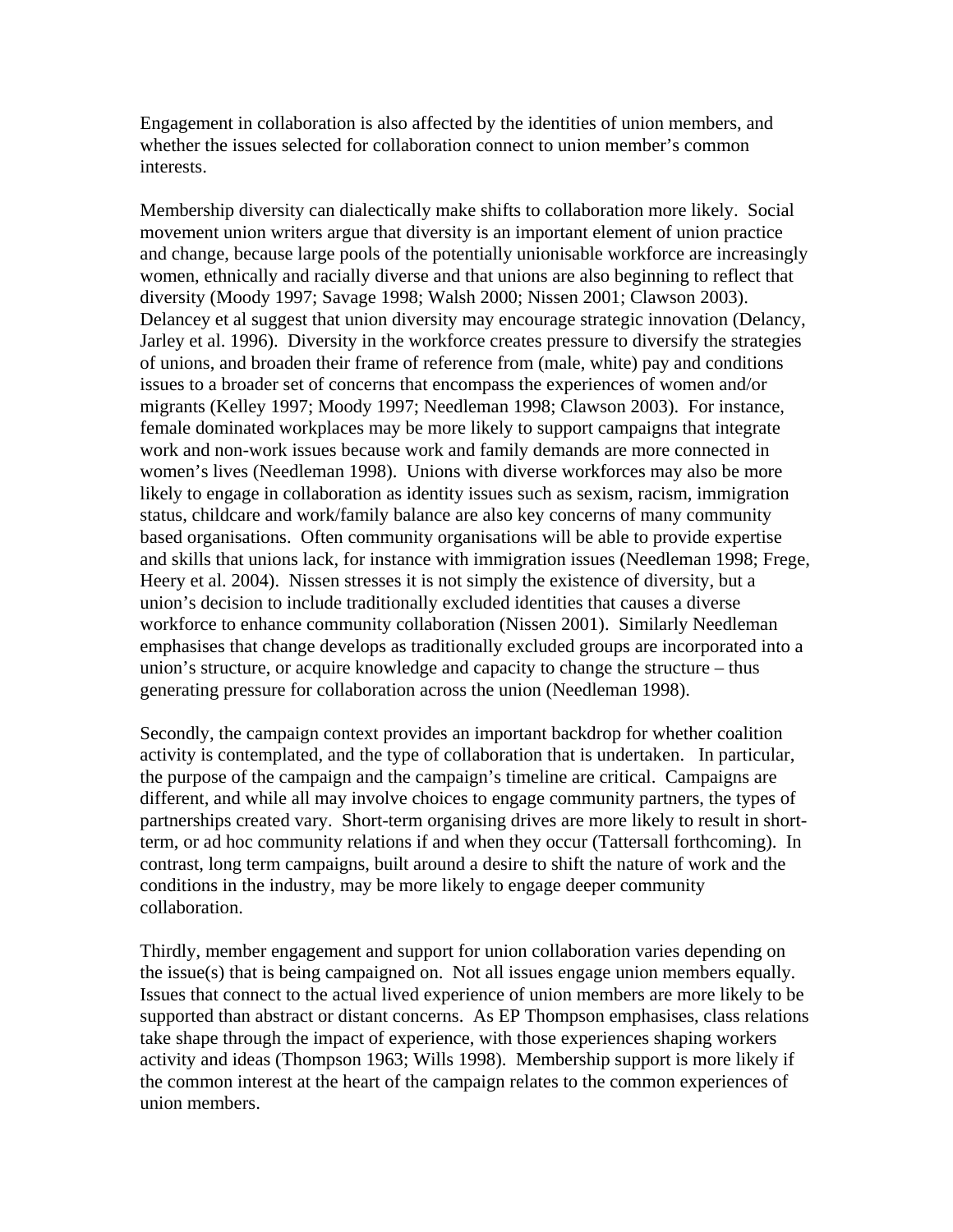There are several factors that may enhance the connection between a campaign and member interest. Firstly, the collaboration will be in the members interests if it relates to core union activities such as bargaining (Bramble 2001). Secondly, collaboration is likely to be perceived in the interests of members if it is connected to issues within the industry in which the union organises. This may provide a broad frame for collaboration; for instance for public sector unions' interest-based campaign could include improvements in funding and quality of services. Thirdly, collaboration may be interestbased if it connects to the geographic location of work, such as campaigns by manufacturing unions about the role of jobs in a local town. Thirdly, union education programs may enhance political awareness and the breadth of concern amongst union members, particularly if it engages members as political agents, cultivating union member support for a wider range of issues or training members in how to cultivate relationships with community organisations (Freire 1972; Spencer 1994; Bernard 2002). Certainly, the confluence of these factors was evident in the public education campaign in NSW. The Teachers Federation have a strong program of union education that includes education about public education funding. The public education campaign also intersected with bargaining demands around salaries as well as teachers interest in money for public education to improve the quality of education conditions, including funding for reduced class sizes.

However, the ability to cultivate common experiences across the membership of a union will vary depending on the relative homogeneity or heterogeneity of the union involved (Delancy, Jarley et al. 1996). A campaign on public education by a union who represents only workers who work in public education is more likely to cultivate common interest and union participation, than a campaign on public education in a general union that represents people from many industries. The breadth of common interest amongst union members is likely to be enhanced if there is some homogeneity amongst union members, because the broader the support for union collaboration the more likely that a union will choose collaboration (Turner forthcoming).

#### **(iii) Scale**

The ability to undertake collaboration is also affected by the organisational resources and scale of the union, particularly its size, the scale of its activity and its organising and mobilising capacity of its membership.

Union collaboration can be a resource intensive exercise as collaboration with the community often requires dedicated staff, the capacity to mobilise members and large campaign budgets (Needleman 1998; Nissen 2004). It will be easier for a union to engage in collaboration with the community if a union is large and resource rich. Certainly, the NSW Teachers Federation were able to run a public education campaign because they had collected a public education levy from members that had raised over \$1 million for dedicated public education campaigns. In addition, it will be easier for a union to engage in collaboration if it is well organised, so that it is capable of mobilising members. Thus a union with effective internal communications structures and the ability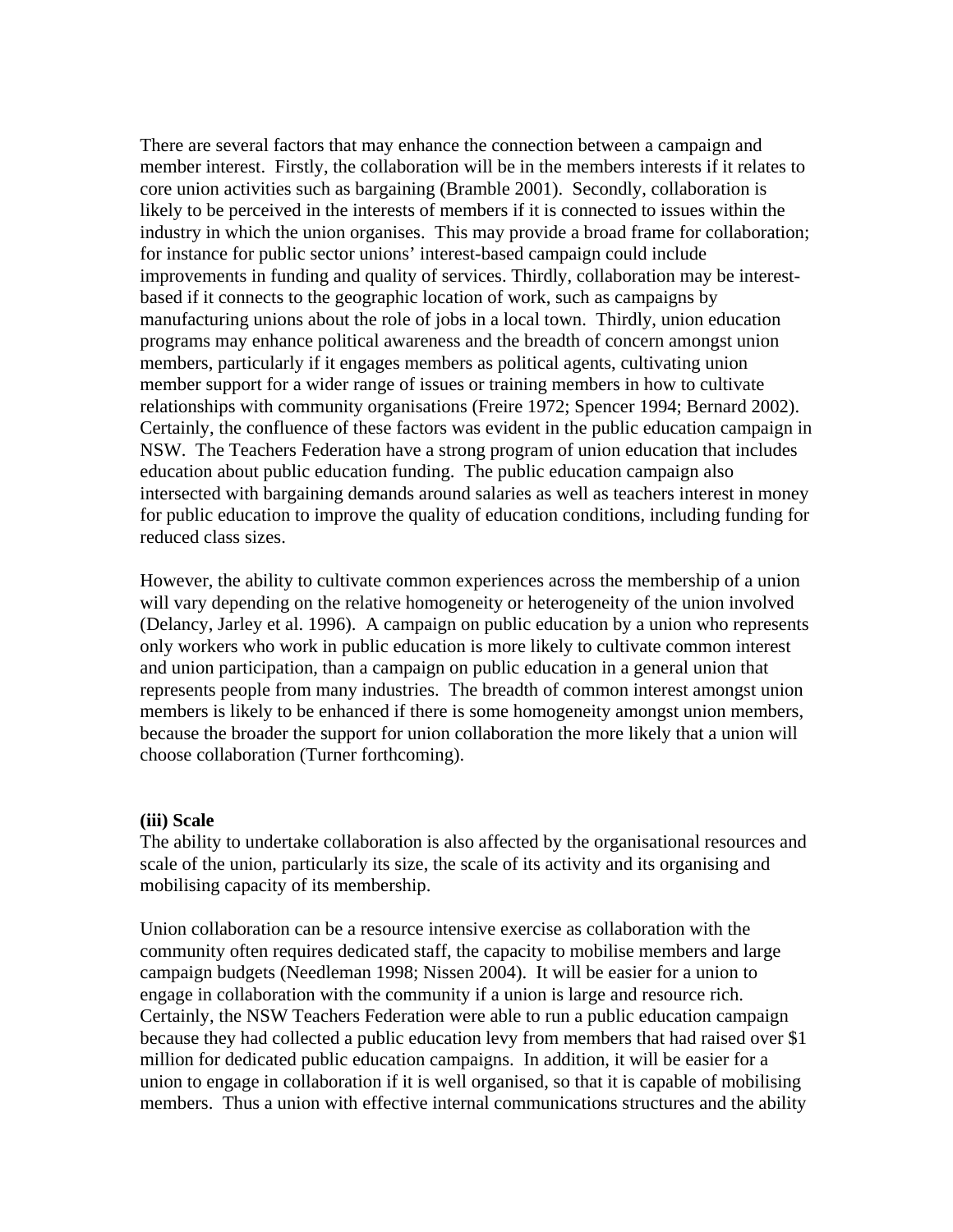to 'turnout' members may be more likely to engage in collaboration, particularly when that collaboration has a mobilisation component. This was certainly the case in Chicago. SEIU 880s sophisticated internal mobilisation database and turnout program meant that it was able to be an anchor for some of the major demonstrations around living wage issues, providing the base for the social movement.

Labour geographers, in particular, debate at what scale is union collaboration most likely to develop. Some labour geographers argue that collaboration most readily developed by unions located in a regional setting, where there is a dense network of relationships and proximity between work and non-work identities (Taksa 2000; Markey and Nixon 2004; Patmore 2004; Ellem 2005). Others privilege the local scale in general, arguing that collaboration is most likely to form at a local scale irrespective of whether the site is within a large city or in a regional town (Jonas 1998; Walsh 2000; Wills 2002). A major argument for the likelihood of local collaboration relates to the scale of community organisations. While both unions and community organisations operate at all scales, from the international to the local, most community organisations operate at the local scale (Wills 2002). Thus it is often easier to embark on collaboration with community when unions are acting at the scale that community organisations tend to dominate. Thus a union which has a locally scaled capacity, through member associations, may be more likely and able to participate in collaboration. In addition, when collaboration is controlled at a local level, it is likely that horizontal community-union relationships can be sustained and strengthened, rather than ad hoc and instrumental. In the public education campaign, the NSW Teachers Federations 150 regionally based Teacher Associations were a driving vehicle that sustained relationships with school based Parents & Citizens Networks. Similarly, a union located in a regional area – such as the CFMEU Mining division in the mines of the Pilbra region – has a rich capacity to form horizontal relationships with the surrounding community (Ellem 2003).

However, there may be limitations to local union action from unions themselves. Terry notes that local workplace based unions are less likely to move beyond workplace issues (Terry 2000). The higher the scale of a union, such as a national union or a central labor council, the more likely they are to embrace a broad set of concerns that may facilitate connections with community organisations. Certainly, during Unions NSW's campaign against the War in Iraq, it was state and national union branches rather than workplace organisations that provided most support and coordinated mobilisations for the campaign (Tattersall 2004).

Finally, if union collaboration is to operate with any depth, it requires internal union structures to be capable of campaigning, mobilising and activating members on an issue. Kelly argues that a union's campaign capacity relies on micro-mobilisation structures (Kelly 1998). These could include individuals such as delegates or stewards, local representative structures such as regional delegates meetings or even extend to local union infrastructure such as workplace branches and offices. Kelly argues that member leaders are critical for activating, cultivating and engaging member participation. Unions who have a highly developed internal member capacity are more likely to be able to engage in deep, collaboration and have members support that collaboration. The NSW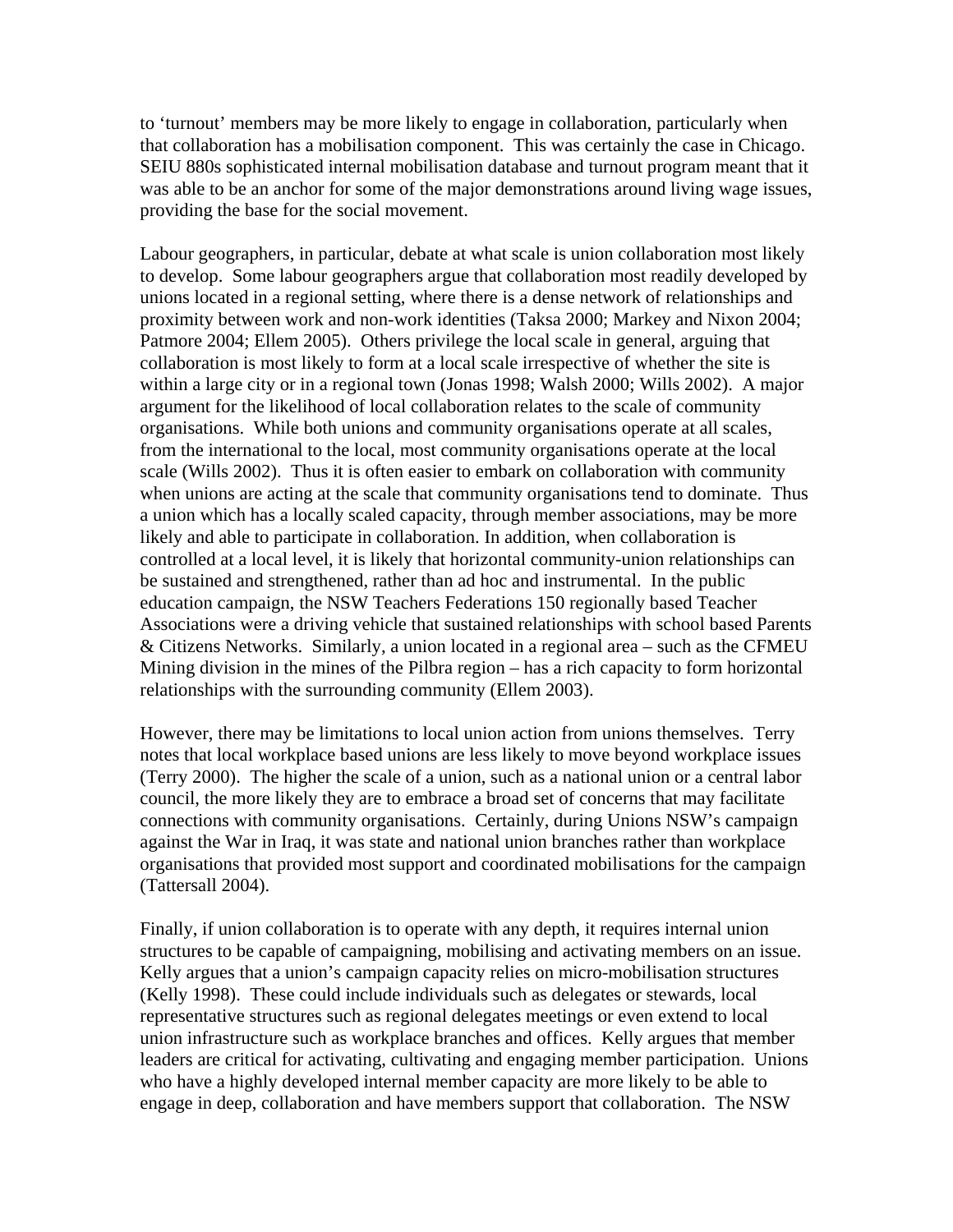Teachers Federation 300 person State Council, 150 Teacher Associations, and 2 200 delegates and women's contacts, and 50 staff and organisers provided a critical resource for coordinating activities such as the Vinson Inquiry into Public Education that held events and hearings across the state.

## **(iii) Framing choices for collaboration**

Thus for collaboration with the community to develop, a union must act as a strategic agent and embrace collaboration as a strategy given the available opportunity structure. There are many forces that make union collaboration a likely and predictable choice. Firstly, are organisational features that include leadership, officer/staff and membership support. The depth of support across the organisation is a key measure for likely and sustained collaboration. Furthermore, the presence of bridge builders who humanise the links between organisations, enhance the chances of organisational collaboration. Secondly the common identity of the union members and the presence of diversity increases the likelihood of collaboration. Yet also, a relative commonality of interest is also required across the membership, which can be more easily cultivated depending how the issue of the campaign affects the experiences of the members. Finally, the scale of the union matters. The likelihood of collaboration is affected by the size of the union, its organisational scale and connection to community, and its capacity to internally mobilise its members. The various choices that make collaboration more likely are summarised in *Figure 3*.

| Organisation               | <b>Common Interest /</b>    | <b>Place</b>              |
|----------------------------|-----------------------------|---------------------------|
|                            | <b>Identity</b>             |                           |
| Organisational decision or | Common interest or          | Organisational scale, and |
| response to crisis         | identity within the union   | scale of relationships    |
|                            |                             |                           |
| Leadership                 | Purpose of campaign         | <b>Size</b>               |
|                            |                             |                           |
| Bottom up, stratum of      | Diversity in union and      | Mobilising structures,    |
| officials                  | presence of non-traditional | delegates/stewards,       |
|                            | members                     | organisers                |
| Support across leadership  |                             |                           |
| and membership             | Issue selection and its.    |                           |
|                            | connection to members       |                           |
|                            |                             |                           |
|                            | Homogeneity or              |                           |
|                            | heterogeneity of union      |                           |

*Figure 3: Choices for Union Collaboration with Community* 

# **4. Reflections and Conclusion**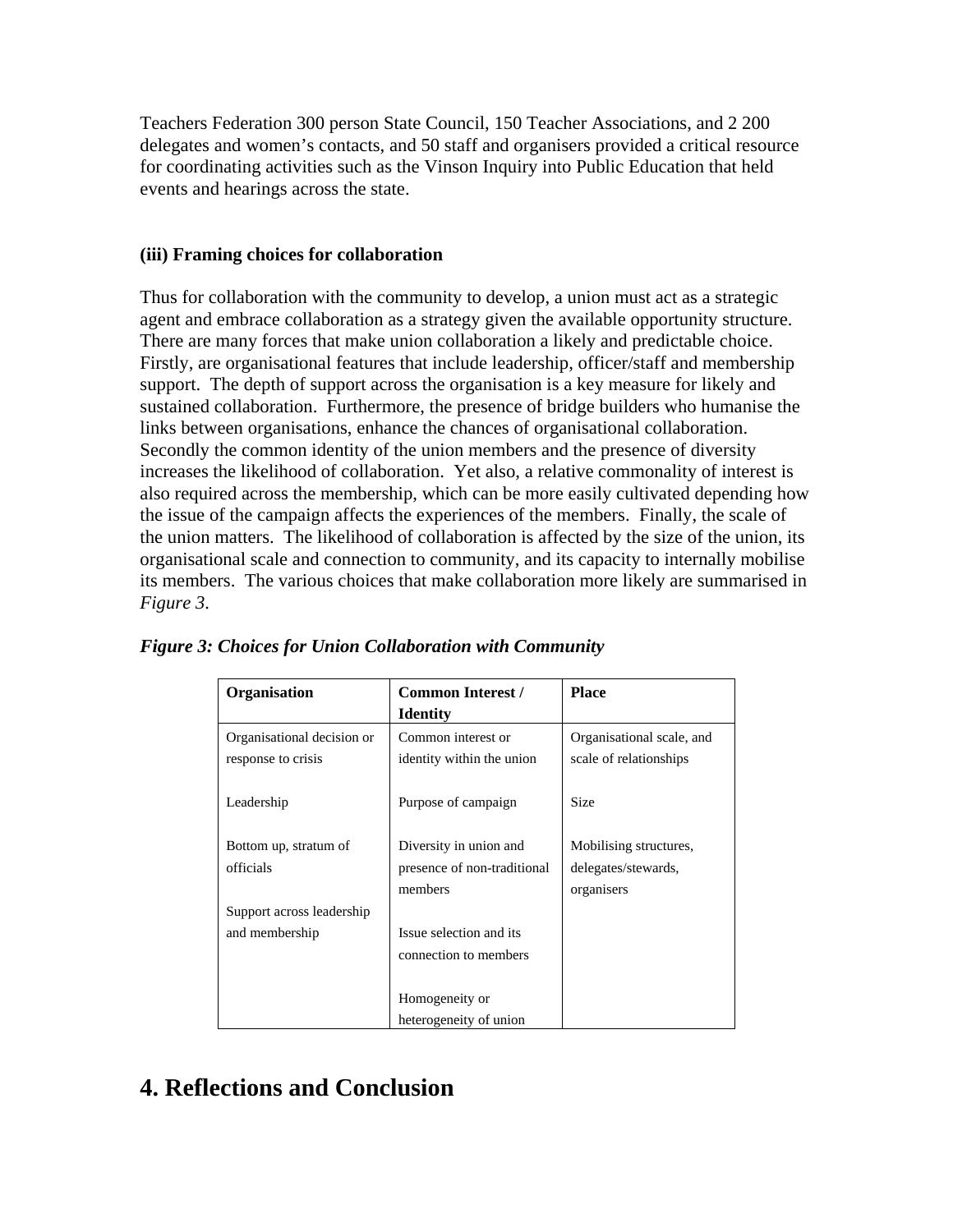This paper has investigated the circumstances under which union collaboration with the community is likely to develop. It analyses both the opportunities and choices available to unions, and structures these indicators using a definition of community. By using the definition of community to frame this discussion, the paper suggests that a union is most likely to embrace union collaboration with the community when it has an opportunity structure and internal features that 'align' with the community.

A union is more likely to engage in collaboration if it has a supportive opportunity structure. This firstly has contextual, place-based elements. The greater the opportunities for connection with community partners, whether due to declining relationships with political parties or because of spatial-fixes a union can exploit, the greater the likelihood of collaboration. Secondly, there are organisational relationships which also point to a supportive environment for relationships building, created with Central Labor Councils, unions or community organisations. Thirdly are identity-based opportunities, where unions with an open progressive issue frame or with a history of collaboration are most likely to pursue collaboration.

Yet, unions must also choose their own history, and the decision to collaborate and the depth of collaboration can be measured by the extent of internal support. Organisationally, the more internal union support for collaboration the more likely it is to occur. Support comes from leaders, staff and members, and can also be enhanced by bridge builders. Campaign purpose can vary organisational commitment and also organisational preparedness to embark on community collaboration, with collaboration more likely in long-term priority campaigns. Interest and identity also vary the likelihood of choosing collaboration. The presence or absence of non-traditional union members and the selection of campaign issue vary member support for collaboration and thus the likelihood of it occurring. Finally, union scale is also a variable. The size of a union, the scale of its organisation and its capacity to mobilise members vary the support for collaboration as well as the ability for a union to connect with community.

In many senses this opportunity/choice structure suggests some indicators for when a union is more likely to embrace its social movement capacity. Effective collaboration requires not simply opportunistic partnerships with outside organisations but a process of union renewal and union activation. Union collaboration is most likely to occur, and occur with depth if a union can garner the support and participation of its members.

Union collaboration occurs unevenly across and within union movements. This paper has developed a framework for understanding the varying opportunities and choices that influence when collaboration develops. Union collaboration may not be a useful strategy for all unions. This paper points to the fact that service industry unions, public sector unions, unions with diverse memberships and unions with a progressive ideological commitment may be more able and likely to embrace the strategy for collaboration. Thus this paper tries to develop a framework that makes sense of the variable strategic terrain that unions operate within, and providing some indicators of opportunities and choices that might support the development of collaboration in the future.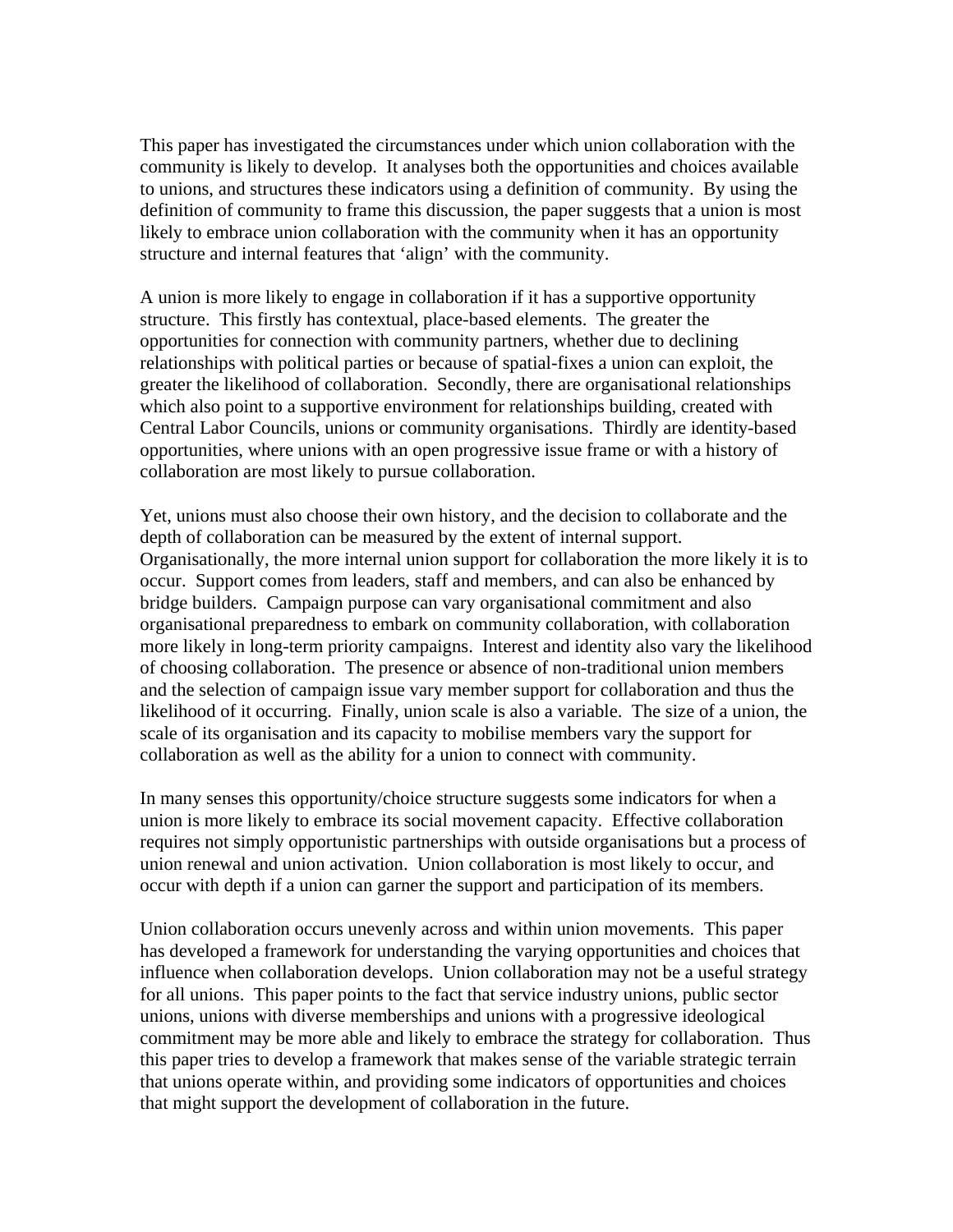## **Reference List**

Banks, A. (1990). Jobs with Justice: Florida's Fight against Workers Abuse. Building Bridges: The Emerging Grassroots Coalition of Labor and Community. T. Costello, Brecher, Jim. New York, Monthly Review Press.

Bernard, E. (2002). Popular Education: training rebels with a cause. Teaching for Change: Popular Education and the Labor Movement. M. Delp, O.-K. S, S. Schurman and K. Wong. Los Angeles, UCLA Centre for Labor Research and Education.

Bramble, T. (2001). ""Australian union strategies since 1945."" Labor and Industry. **11**(3): 1-25.

Brecher, J. and T. Costello (1990). Building Bridges: The Emerging Grassroots Coalition of Labor and Community. New York City, Monthly Review Press.

Bronfenbrenner, K., S. Freidman, et al. (1998). Organizing to Win: New research on union strategies. Ithaca, ILR Press.

Bronfenbrenner, K. and T. Juravich (1998). It takes more than house calls: organizing to win with a comprehensive union-building strategy. Organizing to Win: New research on union strategies. K. Bronfenbrenner, S. Freidman, R. Hurd, A. Oswald and R. L. Seeber. Ithaca, ILR Press.

Burgmann, M. and V. Burgmann (1998). Green Bans, Red Union: environmental activism and the New South Wales Builders Labourers' Federation. Sydney, UNSW Press.

Byrd, B. and N. Rhee (2004). "Building Power in the New Economy: the South Bay Labor Council." Working USA **8**(2): 131-153.

Carpenter, M. (2000). Between eleation and despair: UNISON and the new social policy agenda. Redefining Public Sector Unionism: UNISON and the future of trade unions. M. Terry. London, Routledge.

Carter, B. and R. Cooper (2002). "The Organizing Model and the Management of Change: a comparative study of unions in Australia and Britain." Relations Industrielles/Industrial Relations **57**(4): 712-742.

Clawson, D. (2003). The Next Upsurge: Labor and the New Social Movements. Ithaca, ILR Press.

Clegg, H. A. (1970). The System of Industrial Relations in Great Britain. Oxford, Blackwell.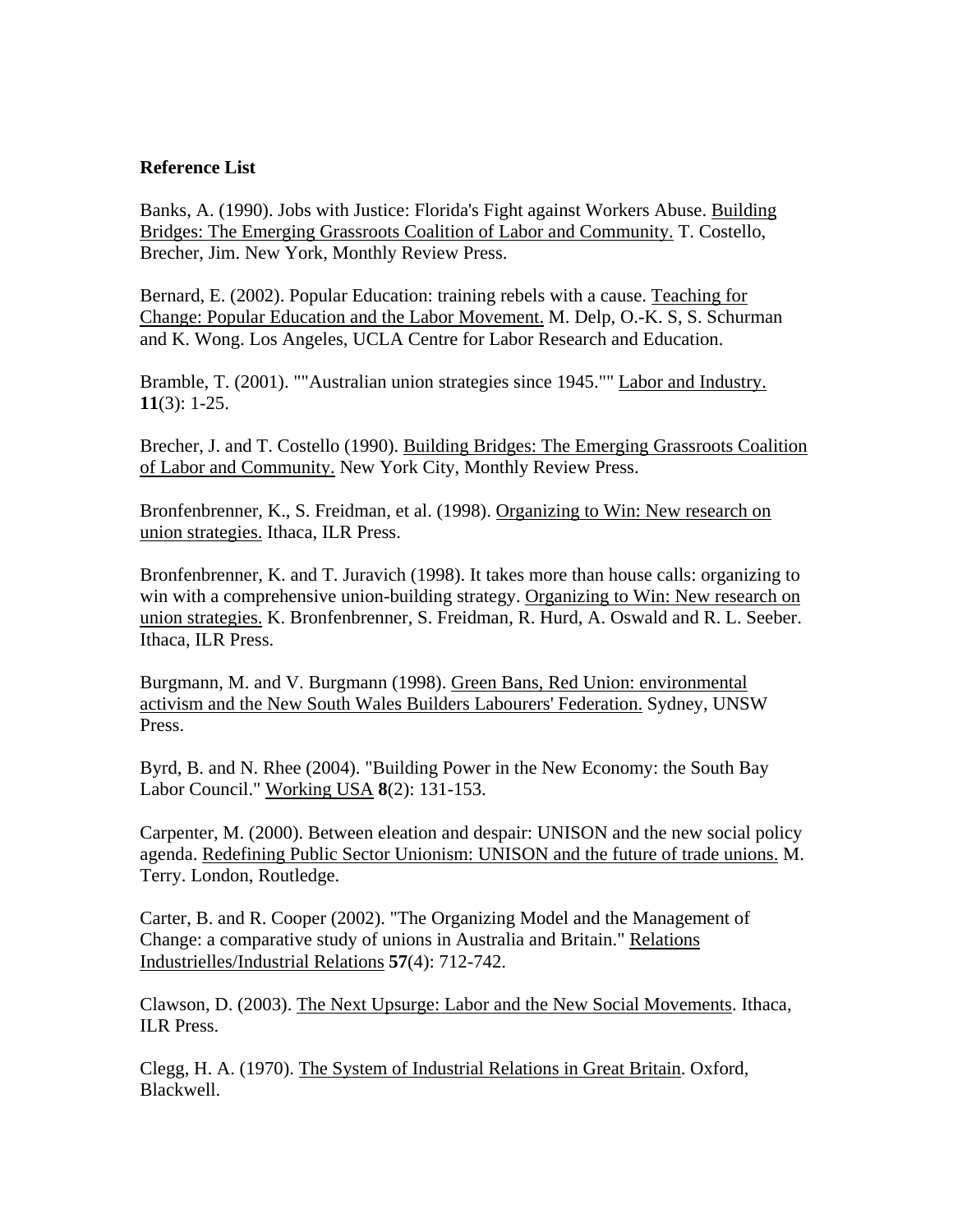Cooper, R. (2001). "Getting Organised? A White Collar Union Responds to Membership Crisis." Journal of Industrial Relations **43**(4): 422-437.

Cooper, R. (2002). Organising at Work: Growth strategies in Australian white-collar unions, 1996-2000. Work and Organisational Studies. Sydney, University of Sydney**:**  239.

Cooper, R. (2003). "Peak Council Organising at work: ACTU strategy 1994-2000." Labour & Industry **14**(1): 1-15.

Cranford, C. and D. Ladd (2003). "Community Unionism: Organising for Fair Employment in Canada." Just Labor **3**: 46-59.

Craypo, C. and B. Nissen (1993). Grand designs: the impact of corporate strategies on workers, unions, and communities. Ithaca, ILR Press.

Crouch, C. (1977). Class Conflict and the Industrial Relations Crisis: Compromise and Corporatism in the Politics of the British State. London, Humanities.

Delancy, J., P. Jarley, et al. (1996). "Planning for Change: the determinants of innovation in US national unions." Industrial and Labor Relations Review. **39**(4): 597-614.

Ellem, B. (2003). "New Unionism in the Old Economy: Community and Collectivism in the Pilbara's Mining Towns." Journal of Industrial Relations **45**(4): 423-441.

Ellem, B. (2003). "Re-placing the Pilbra's Mining Unions." Australian Geographer **34**(3): 281-295.

Ellem, B. (2005). ""Dialectics of Scale: Global capital and local unions in Australia's Iron Ore Industry."" Economic and Industrial Democracy **26**(3): 335-358.

Ellem, B. and J. Shields (2004). 'Beyond the Will to Unity: Theorising Peak Union Formation, Organisation and Agency.' Peak Unions in Australia: origins, purpose, power and agency. B. Ellem, Markey, R, Shields, J. Sydney, The Federation Press**:** 32-53.

Fine, J. (2003). Community Unions in Baltimore and Long Island: Beyond the Politics of Particularism. Political Science. Boston, Massachusetts Institute of Technology.

Fine, J. (2005). "'Community Unions and the Revival of the American Labor Movement.'" Politics & Society **33**(1): 153-199.

Frank, L. and K. Wong (2004). "Dynamic Political Mobilization: the Los Angeles County Federation of Labor." Working USA **8**(2): 155-181.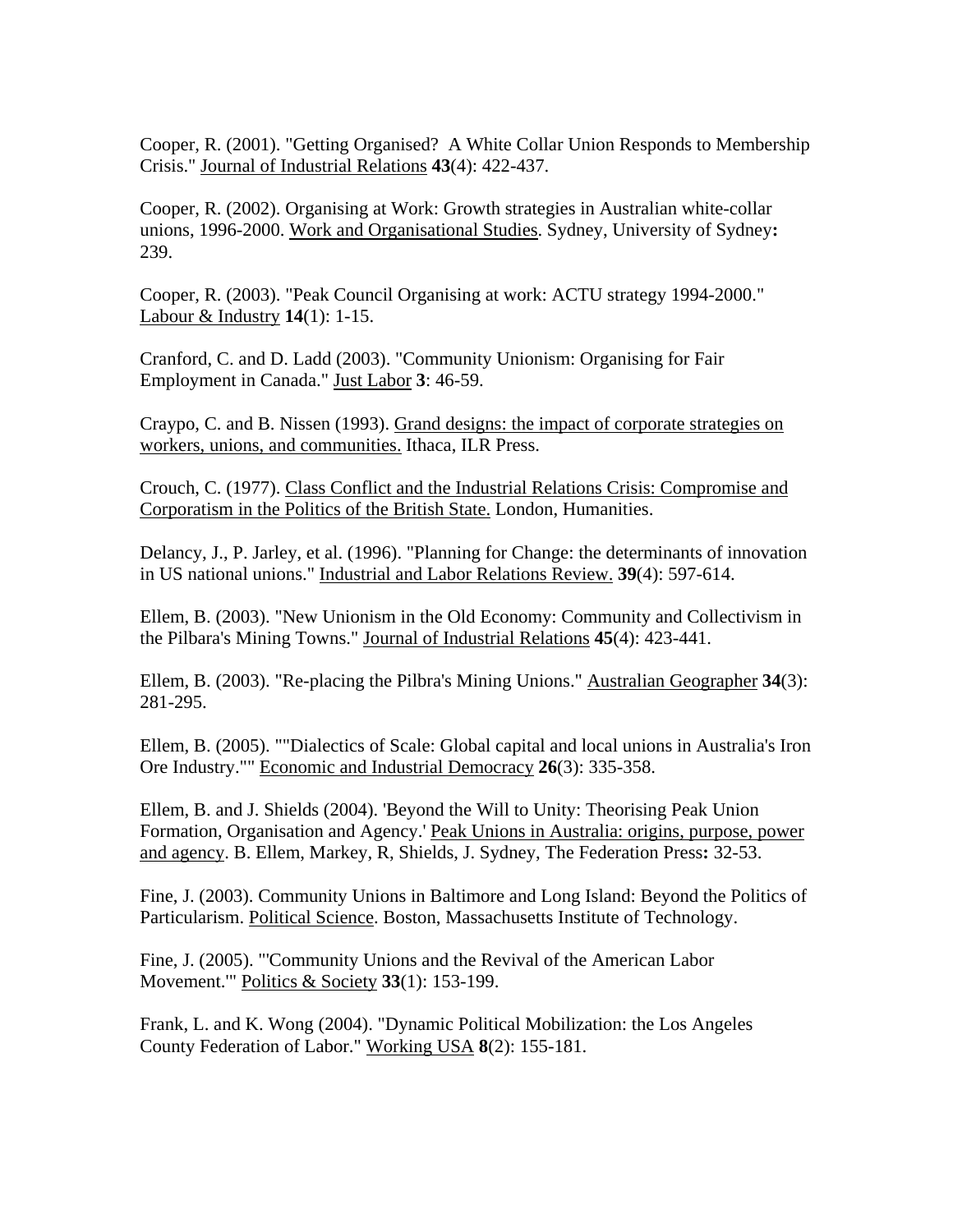Frege, C., E. Heery, et al. (2004). "The New Solidarity? Trade Union Coalition-Building in Five Countries." Oxford, Oxford University Press.

Frege, C. and J. Kelly (2004). Union Strategies in Comparative Contexts. Varieties of Unionism: strategies for union revitalisation in a globalizing economy. C. Frege and J. Kelly. Oxford, Oxford University Press.

Freire, P. (1972). Pedagogy of the Oppressed. London, Sheed and Ward.

Garner, M. (1989). Union Strategy: a gap in union theory. Australian Unions: an industrial relations perspective. B. Ford and D. Plowman. South Melbourne, Macmillan.

Greer, I., B. Byrd, et al. (forthcoming). Two Paths to the High Road: The Dynamics of Coalition Building in Seattle and Buffalo. Seeking Solidarity. L. Turner. Ithaca, ILR Press - Cornell University Press.

Haines, P. and G. Klein (1982). Citizens and Unions Respond. Community and Capital in Conflict: Plant Closings and Job Loss. J. Raines, L. Berson and D. Gravie. Philadelphia, Temple University Press.

Hauptmeier, M. and L. Turner (forthcoming). Coalition Building in New York and Los Angeles: Political Insiders and Social Activists. Seeking Solidarity. L. Turner. Ithaca, ILR Press - Cornell University Press.

Heery, E. (2003). Trade unions and Industrial Relations. Understanding Work and Employment: Industrial Relations in Transition. P. Ackers and Wilkinson. Oxford, Oxford University Press.

Heery, E., M. Simms, et al. (2000). "Union organising in Britain: a survey of policy and practice." International Journal of Human Resource Management. **11**(5): 986-1007.

Herod, A. (1998). Organising the Landscape: Geographical Perspectives on Labor Unionism. London, University of Minnesota Press.

Hyman, R. (1975). Industrial Relations: A Marxist Introduction. London, Macmillan.

Hyman, R. (1989). The Political Economy of Industrial Relations: theory and practice in a cold climate. Hampshire, Macmillan Press.

Hyman, R. (1994). "Changing Trade Union Identities and Strategies." New Frontiers in European Industrial Relations. R. Hyman and A. Ferner. Oxford, Blackwell.

Hyman, R. (2001). Understanding European Trade Unionism: Between market, class and society. London, Sage Publications.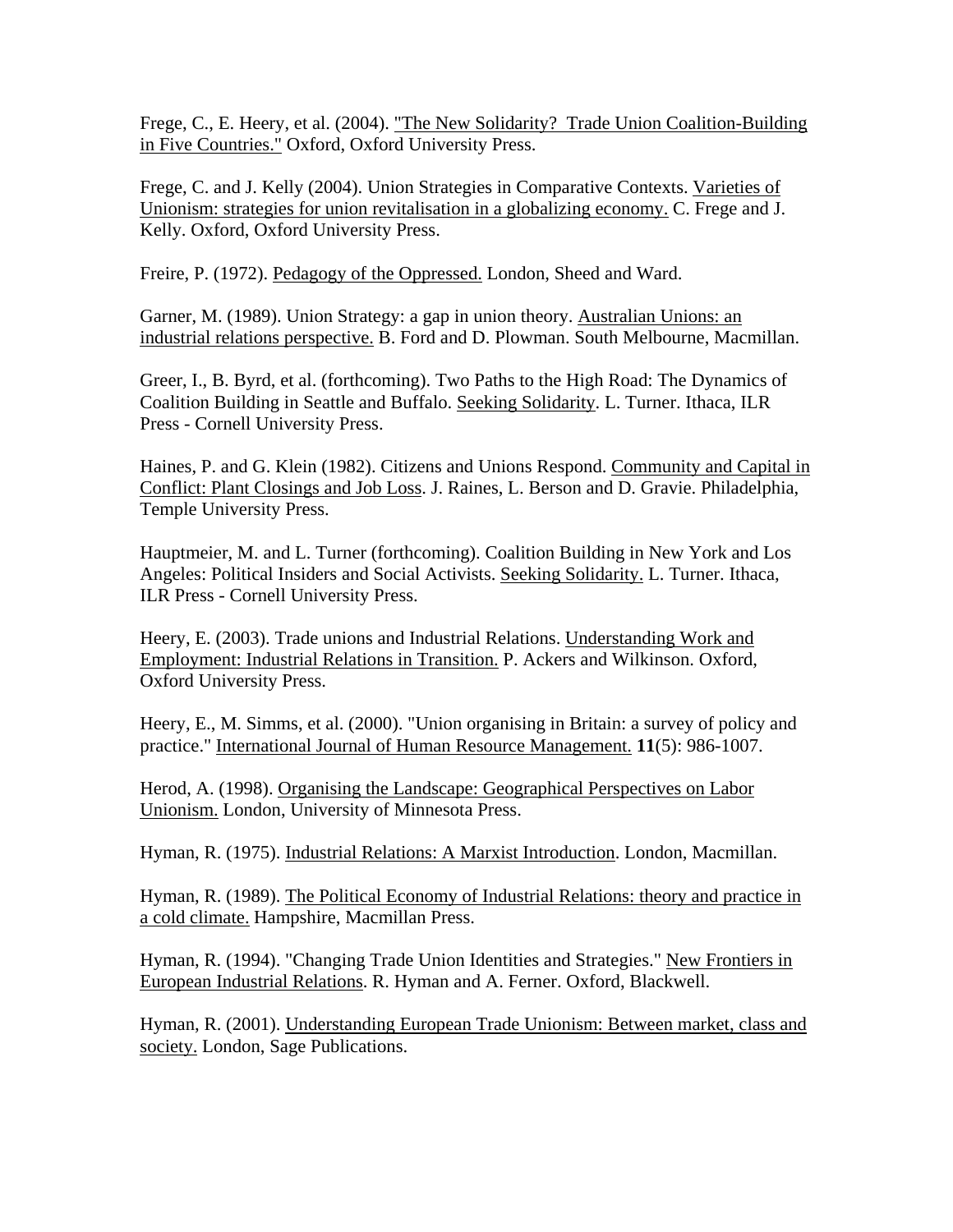Johnston, P. (1994). Success while others fail: social movement unionism and the public workplace. Ithaca, N.Y, ILR Press.

Jonas, A. (1998). Investigating Local-Global Paradox: Corporate Strategy, Union Local Autonomy and Community Action in Chicago. Organising the Landscape: Geographical Perspectives on Labor Unionism. A. Herod. London, University of Minnesota.

Kelley, R. (1997). Yo' Mama's DisFUNKtional! Fighting the Culture Wars in Urban America. Boston, Becon Press.

Kelly, J. (1998). Rethinking Industrial Relations: mobilisation, collectivism and long waves. London, Routledge.

Kling, J. and P. Posner (1990). Class and Community in an Era of Urban Transformation. Dilemmas of Activism: class, community and the politics of mobilization. J. Kling and P. Posner. Philadelphia, Temple University Press.

Kochan, T., H. Katz, et al. (1986). The Transformation of American Industrial Relations. New York, Basic Books.

Leach, D. (2005). ""The Iron Law of What Again? Conceptualising Oligarchy Across Organizational Forms."" Sociological Theory **23**(3): 312-337.

Luce, S. and M. Nelson (2004). "Starting Down the Road to Power: the Denver Area Labor Federation." Working USA **8**(2): 183-206.

Lynd, S. (1983). The Fight against Shutdowns. San Pedro, CA, Singlejack Books.

Markey, R. and S. Nixon (2004). "Peak Unionism in the Illawarra." Peak Unions in Australia: origins, purpose, power and agency. B. Ellem, R. Markey and J. Shields. Sydney, The Federation Press.

McAdam, D., S. Tarrow, et al. (2001). Dynamics of Contention. New York., Cambridge University Press.

McLewin, P. (1999). The Concerted Voice of Labor and the Suburbanisation of Capital: Fragmention of the Community Labor Council. Which Direction for Organized Labor? Essays on Organising, Outreach and Internal Transformation. B. Nissen. Detroit, Wayne State University.

Michels, R. (1958). Political parties: a sociological study of the oligarchical tendencies of modern democracy. Glencoe, Ill, Free Press.

Mills, C. W. (1948). The New Men of Power: America's Labor Leaders. New York, Harcourt, Brace.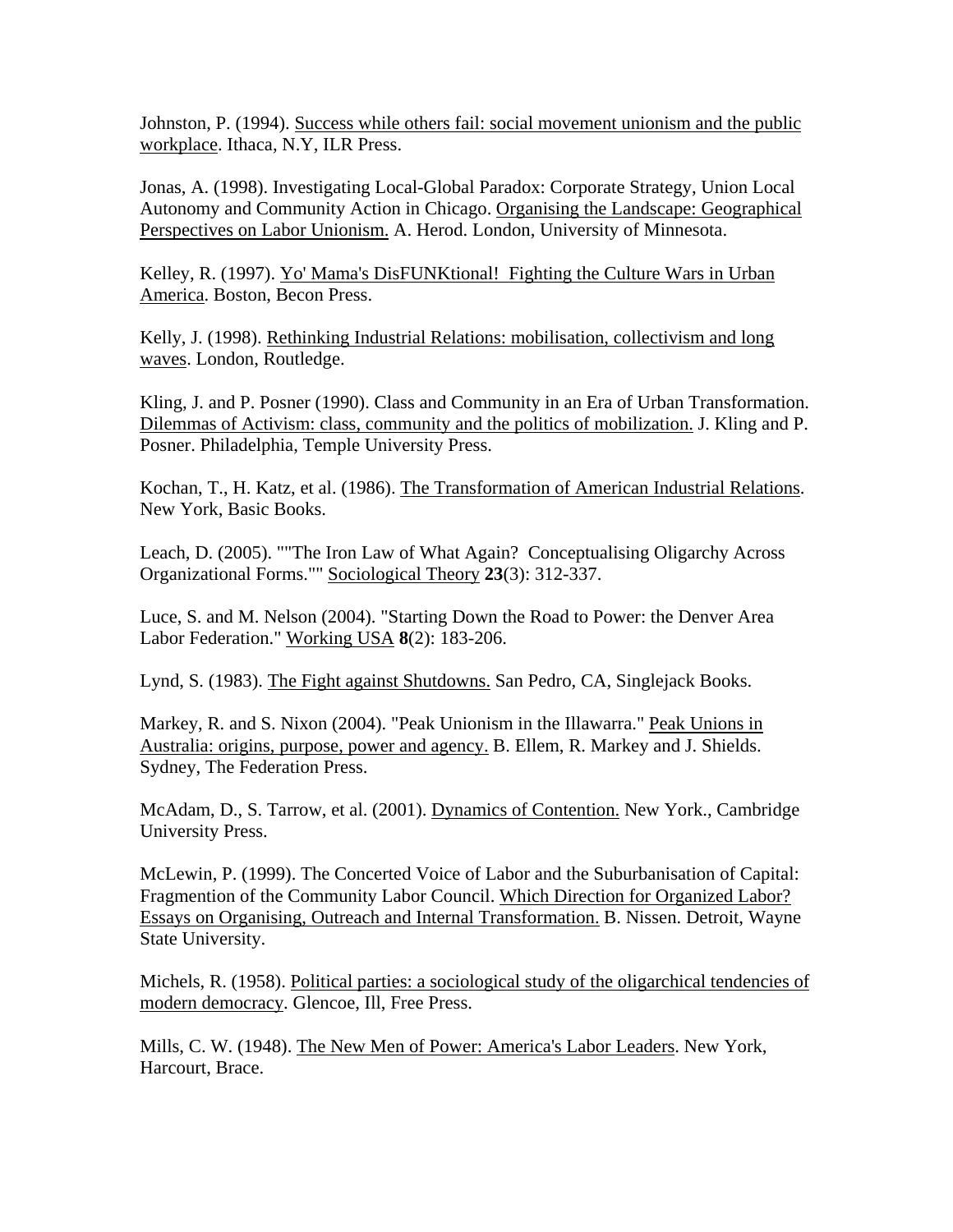Moody, K. (1997). "American Labor: a movement again?" Monthly Review **49**(3): 63- 79.

Moody, K. (1997). Workers in a Lean World. London, Verso.

Needleman, R. (1998). Building relationships for the long haul: Unions and Community based groups working together to organize low wage workers. Organizing to Win: New research on union strategies. K. Bronfenbrenner, S. Freidman, R. Hurd, A. Oswald and R. L. Seeber. Ithaca, ILR Press.

Needleman, R. (1998). Women Workers: Strategies for Inclusion and Rebuilding Unionism. A New Labor Movement for the New Century. G. Mantsios. New York, Garland Publishing Inc.

Ness, I. and S. Eimer (2001). Central labor councils and the revival of American unionism: organizing for justice in our communities. Armonk, NY., M. E. Sharpe.

Nissen, B. (1995). Fighting for Jobs: Case Studies of Labor-Community Coalitions Confronting Plant Closings. Albany, NY., State University of New York Press.

Nissen, B. (2000). "Living Wage Campaigns from a "Social Movement" Perspective: The Miami Case." Labor Studies Journal **25**(3): 29-50.

Nissen, B. (2001). Union responses to mass immigration: the case of Miami, USA. Place, Space and the New Labour Internationalisms. P. Waterman and J. Wills. Oxford, Blackwell.

Nissen, B. (2004). "The Effectiveness and LImits of Labor-Community coalitions: Evidence from South Florida." Labor Studies Journal **29**(1): 67.

O'Brien, J. (1987). A Divided Unity: Politics of NSW Teacher Militancy since 1945. SYdney, Allen & Unwin.

Obach, B. (2004). Labor and the Environment Movement: the quest for common ground. Cambridge MA, MIT Press.

Oxenbridge, S. (2001). A Story of Crisis and Change: The Service and Food Workers of Aotearoa. Trade Union Organising, Adaptation and Renewal: A Comparative Study of Trade Union Movements in Five Countries. P. Fairbrother and C. Yates. London, Mansell.

Pastor, M. J. (2001). "Common Ground at Ground Zero? The New Economy and the New Organising in Los Angeles." Antipode **33**(2): 260-289.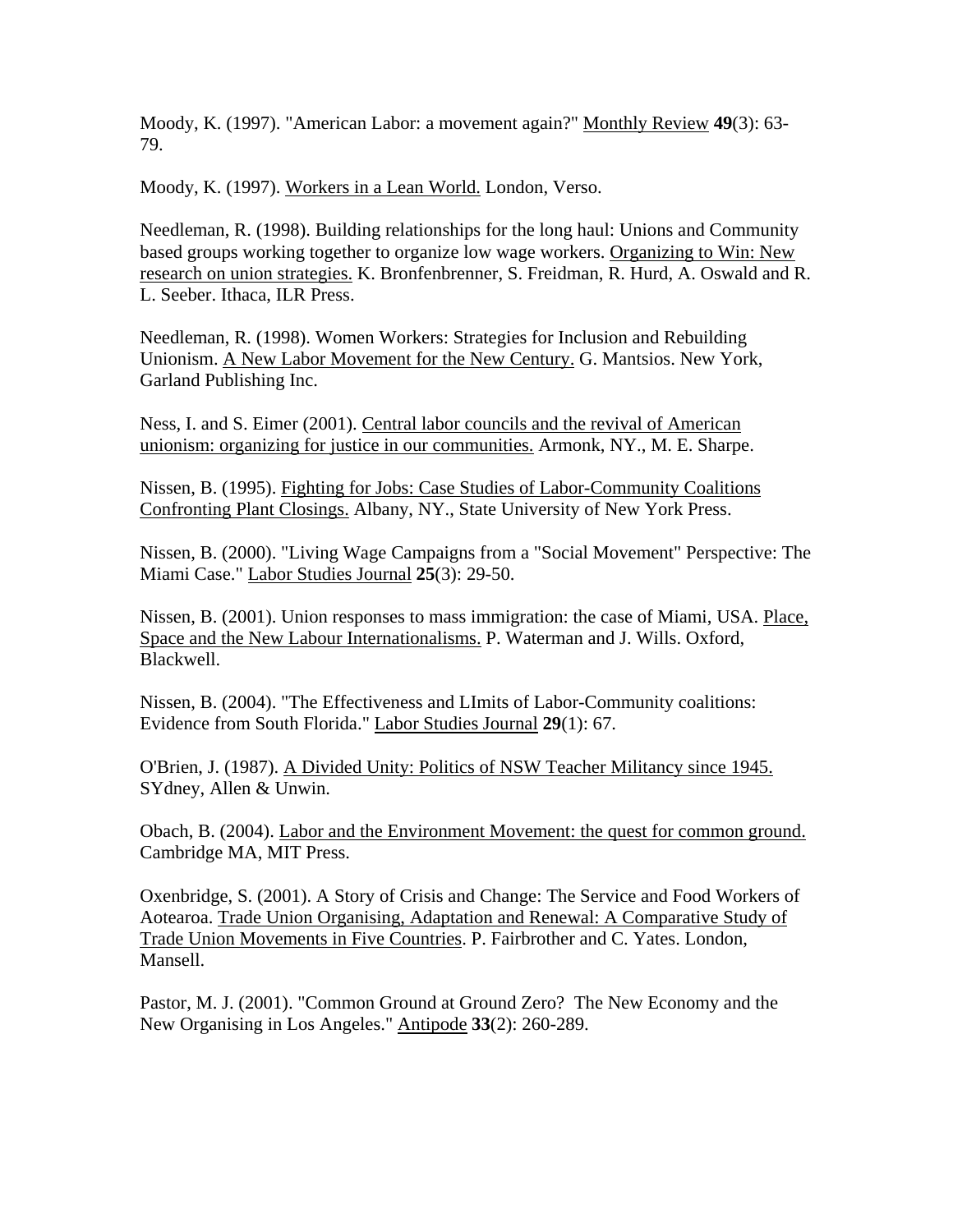Patmore, G. (2004). "Union Birth, Growth and Death: The Impact of the State, Management and Community at the Lithgow Ironworkers, 1900-1914." Journal of Industrial Relations **46**(1): 21-38.

Peetz, D. (1998). Unions in a contrary world: the future of the Australian union movement. Melbourne, Cambridge University Press.

Pocock, B. (1998). "Institutional sclerosis: prospects for trade union transformation." Labor& Industry **9**(1): 17.

Reynolds, D. (2002). Taking the High Road: communities organize for economic change. Armonk, NY, M.E. Sharpe.

Reynolds, D. (2004). Partnering for change: unions and community groups build coalitions for economic justice. Armonk, NY., M.E. Sharpe.

Reynolds, D. and I. Ness (2004). "Labor Builds Regional Power." Working USA **8**(2): 123-129.

Robinson, I. (2000). "Neoliberal Restructuring and US Unions: Toward Social Movement Unionism?" Critical Sociology **26**(1/2): 109-138.

Rose, F. (2000). Coalitions Across the Cultural Divide. Ithaca, Cornell University Press.

Rudy, P. (2001). "Justice for Janitors;' Not "Compensation for Custodians": The Political Context and Organizing in San Jose and Sacramento. Rebuilding Labor: Organizing and Organizers in the New Union Movement. R. Milkman and K. Voss. Ithaca, ILR Press.

Savage, L. (1998). "Geographies of Organising: Justice for Janitors in Los Angeles." Organising the Landscape: Geographical Perspectives on Labor Unionism. A. Herod. Minneapolis, University of Minesota Press.

Spencer, B. (1994). "Educating Union Canada." Canadian Journal for the Student of Adult Education **8**(2): 45-64.

Swinney, D. (1999). "Early Warning Systems: a Progressive Economic Strategy for Labor." Working USA **3**(2): 9-18.

Taksa, L. (2000). "Like a Bicyle, Forever Teetering Between Individualism and Collectivism: Considering Community in relation to Labor History." Labor History **78**: 7- 32.

Tarrow, S. G. (1994). Power in Movement: social movements, collective action and politics. Cambridge UK, Cambridge University Press.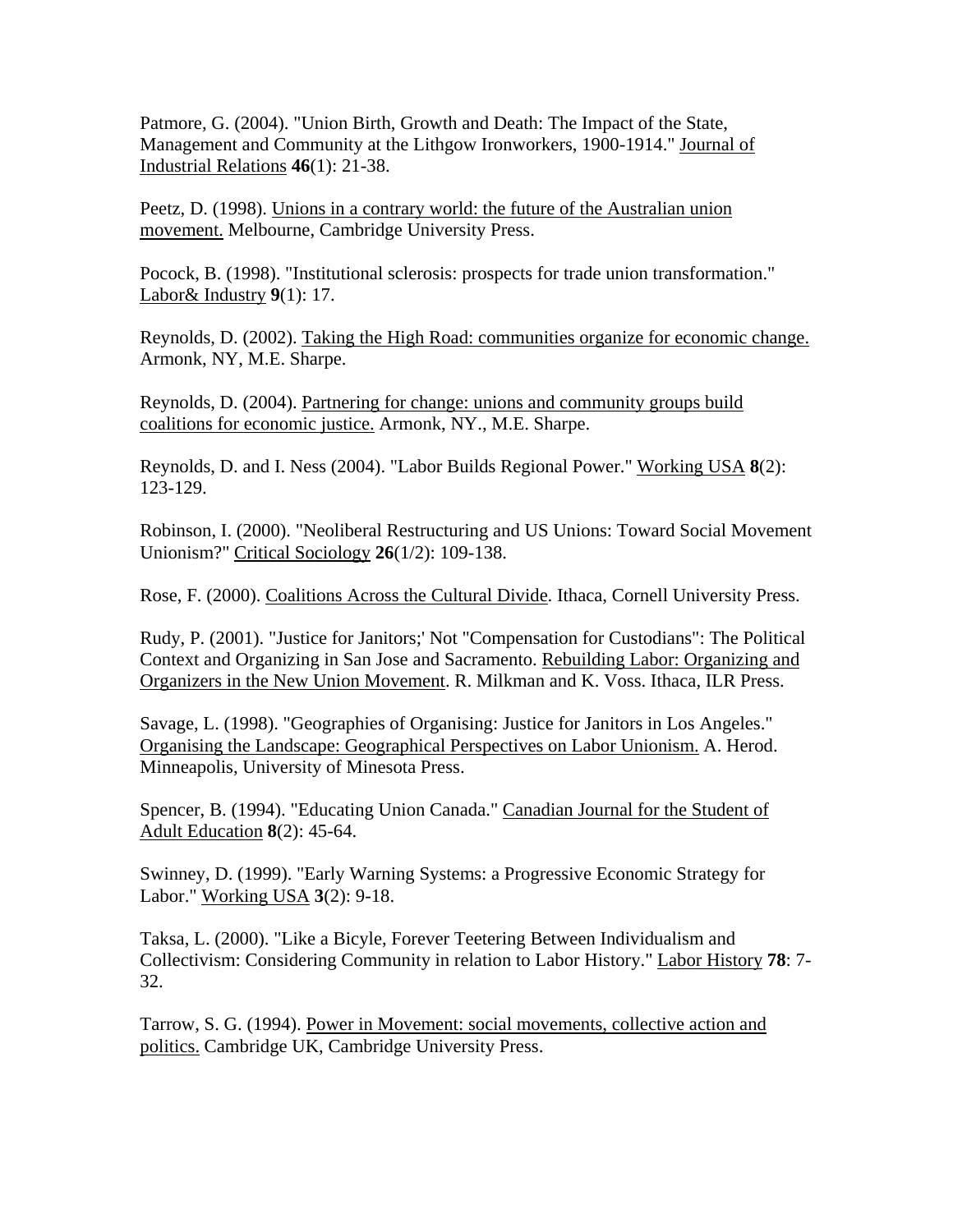Tattersall, A. (2004). From union-community coalitions to community unionism? A look at the pattern of recent union relationships with community organisations in NSW. Unions and Community, Monash University, Melbourne, 24 and 25th September.

Tattersall, A. (2004). Union-Community Coalitions and Community Unionism: developing a framework for the role of union-community relationships in union renewal. International Colloquium on Union Renewal Conference., HEC Montreal, Montreal, Quebec, November 18th to 20th 2004.

Tattersall, A. (forthcoming). "Bringing the Community In: Possibilities for public sector union success through community unionism." International Journal of Human Resource Development and Management.

Tattersall, A. (forthcoming). ""There is power in coalition."" Labour and Industry.

Terry, M. (2000). UNISON and the quality of public service provision: any lessons from the rest of Europe? Redefining Public Sector Unionism: UNISON and the Future of trade unions. M. Terry. London, Routledge.

Thompson, E. P. (1963). The making of the English Working Class. New York, Pantheon Books.

Tuffs, S. (1998). "Community Unionism in Canada and Labor's (re)organisation of Space." Antipode **30**(3): 227-250.

Turner, L. (forthcoming). Introduction. Seeking Solidarity: Labor and the Politics of Urban Coalition Building. L. Turner and D. Cornfield.

Turner, L. and D. Cornfield (forthcoming). Seeking Solidarity. Ithaca, Cornell University Press.

Turner, L., H. Katz, et al. (2001). Rekindling the Movement: Labor's Quest for Relevance in the 21st Century. Ithaca, Cornell University Press.

von Holdt, K. (2002). "Social movement unionism: the case of South Africe." Work, Employment and Society **16**(2): 283-304.

von Holdt, K. (2003). Transition from Below: forging trade unionism and workpalce change in South Africa. Pietermaritzburg, University of Natal Press.

Voss, K. and R. Sherman (2000). " Breaking the Iron Law of Oligarchy: Union Revitalisation in the American Labor Movement." American Journal of Sociology **106**(2): 303-349.

Walsh, J. (2000). "Organising the scale of labor regulation in the United States: servicesector activism in the city." Environment and Planning A **32**(9): 1593-1610.